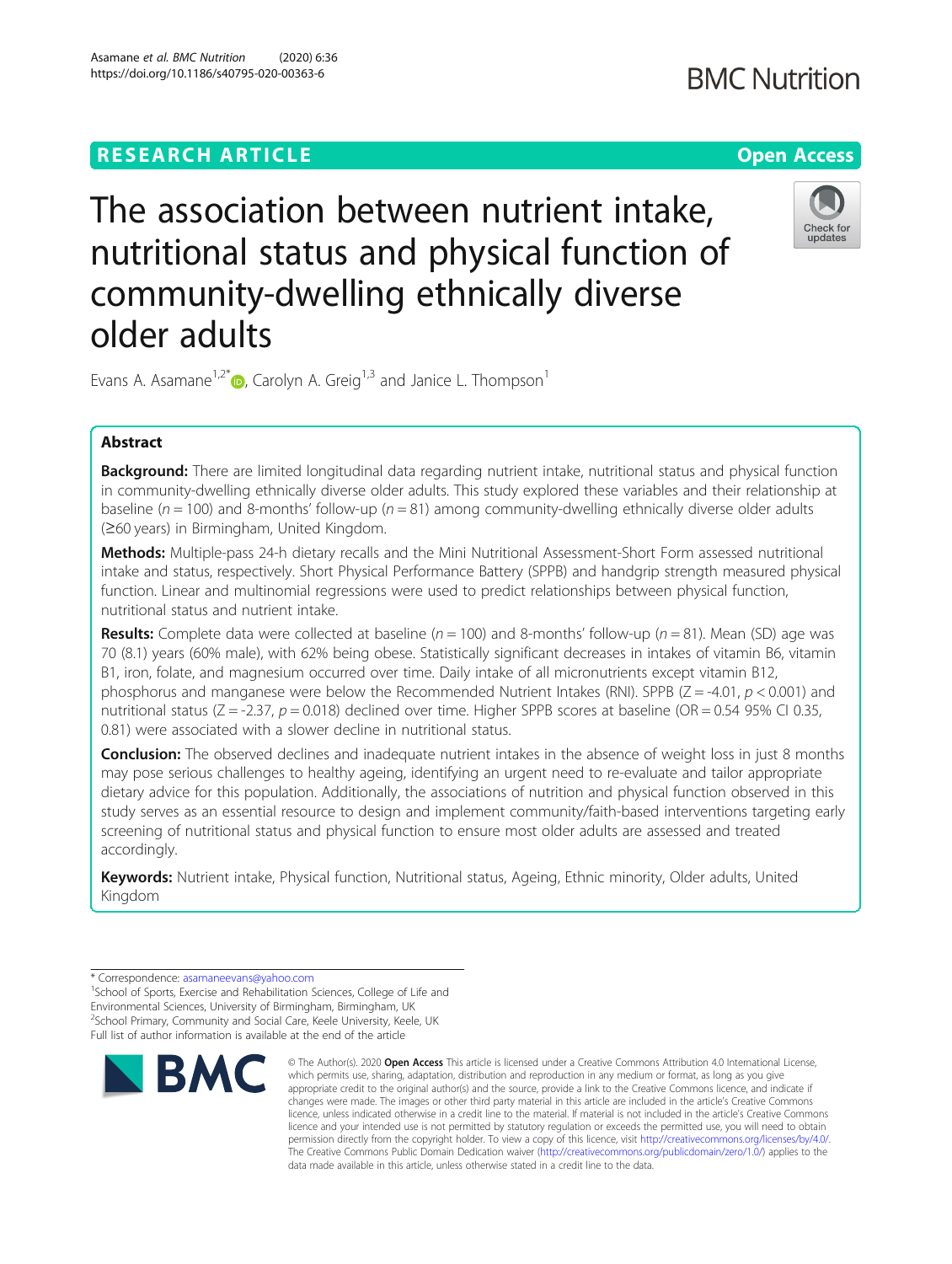## Background

The world population is increasing and ageing rapidly, with developed countries having the highest proportion of ageing populations compared to developing countries [[1\]](#page-13-0). In the United Kingdom (UK), there was a total of 11.2 million people aged 65+ years, representing 18% of the population in 2016 [[2](#page-13-0)]. It is projected that by 2030, one in five people will be aged 65+ years, comprising 21.8% of the population [[3\]](#page-13-0). Furthermore, the UK population is becoming increasingly ethnically diverse, with ethnic minorities significantly ageing alongside the white population [\[4](#page-13-0)]. According to the findings from the 2011 Office for National Statistics (ONS), it is projected that by 2051, there will be 3.8 million Black Minority Ethnic (BME) people aged 65+ years and 2.8 million BME people aged 70+ years [[4\]](#page-13-0). The ageing and increasing ethnic diversity of the UK population has implications not only to the quality of life of the individual but significantly impacts on health and social care systems, the economy and the lives of family members [[2,](#page-13-0) [5,](#page-13-0) [6\]](#page-13-0).

Furthermore, many BMEs are often faced with lower socio-economic status and disproportionate health inequalities, which accounts for the differences in health outcomes among ethnic minorities and the white European population [[7](#page-13-0)–[9\]](#page-13-0). For instance, as evident in the findings of the Health Survey England (HSE), the prevalence of obesity among Black African women is 38% (risk ratio 2.0), and 32.1% among Black Caribbean women (risk ratio 1.43) compared to 23% in the general white British population of women [[10\]](#page-13-0). While recognising these differences in health outcomes, dietary habits of BMEs have been shown to become unhealthy mainly due to financial constraints, language barriers, age, availability of traditional foods, and years spent in the host country  $[11-13]$  $[11-13]$  $[11-13]$ . A study in the UK found that older BME women with a mean age of 70.5 years had inadequate intakes of vitamin D, selenium, magnesium and potassium, and attributed reasons such as age, reduced physical activity and dietary restrictions to be influencing dietary intake [\[11](#page-13-0)]. Considering the ultimate role of diet as a modifiable factor in obesity and related chronic diseases, and the limited literature regarding it, it is essential to study the trends in nutrient intake particularly in this population with a relatively high prevalence of obesity and diet-related chronic diseases [\[10\]](#page-13-0). Most studies exploring nutrient intakes in ethnic minorities have focused only on south Asian population, single ethnic groups, or mainly one sex limiting a clearer understanding of the differences shared within and between ethnic minorities [[11,](#page-13-0) [14,](#page-13-0) [15](#page-13-0)]. The present study is an initial step towards increasing knowledge on the heterogeneity and gender differences in nutrient intakes over time among ethnic minority older adults living in superdiverse communities.

Besides nutrition, the promotion and maintenance of good physical function are crucial in improving quality of life, nutrient intake and reducing institutionalisation, hospitalisation and mortality among older adults [[16](#page-13-0)–[18\]](#page-13-0). Ethnic minority groups and older adults living in lower socio-economic environments often have a lower physical function as compared to the general population [\[19](#page-13-0), [20\]](#page-13-0). Despite this, few studies have explored the risk factors, specifically the impact of nutrient intake and nutritional status on the maintenance of physical function in this population. Published findings from non-ethnic minority community-dwelling older adults have shown that good nutrition can improve and maintain higher physical function such as keeping up with activities of daily living and preventing falls [[21,](#page-13-0) [22](#page-13-0)]. For instance, a study of 689 community-dwelling older adults with a mean age of 75.7 years, found that an increased dietary diversity was closely associated with better scores of activities of daily living, lower depression scores and increased quality of life [[21\]](#page-13-0). Considering these and the relatively higher risk of physical function limitations within this population, it has become more pertinent to explore the profile of nutrition and physical function, and their association over time among community-dwelling, ethnically diverse older adults.

The few studies that have examined these variables within this population are usually cross-sectional, with many employing a subjective measure of physical function and providing limited information on dietary intake and nutritional status. Additionally, the crosssectional nature of these studies also hinders a deeper understanding of the impact of the time element on the relationships between diet, nutritional status, and objectively measured physical function. The present study aimed to: 1) provide a clearer understanding of the profile of nutrient intake, nutritional status and objectively measured physical function over time; and 2) explore how nutrient intake and nutritional status are associated with physical function over time in this population.

## Methods

## Study design and setting

An observational longitudinal quantitative approach was used to examine nutrition and physical function over 8 months. The study was conducted in the Birmingham area, West Midlands, UK. In this geographical location, ethnic minorities (non-white) comprise 46.9% of the population, with the largest group being South Asians (comprising 22.5% of the total population), and it is projected that ethnic minorities will become the majority of the population by 2021 [[23,](#page-13-0) [24](#page-13-0)].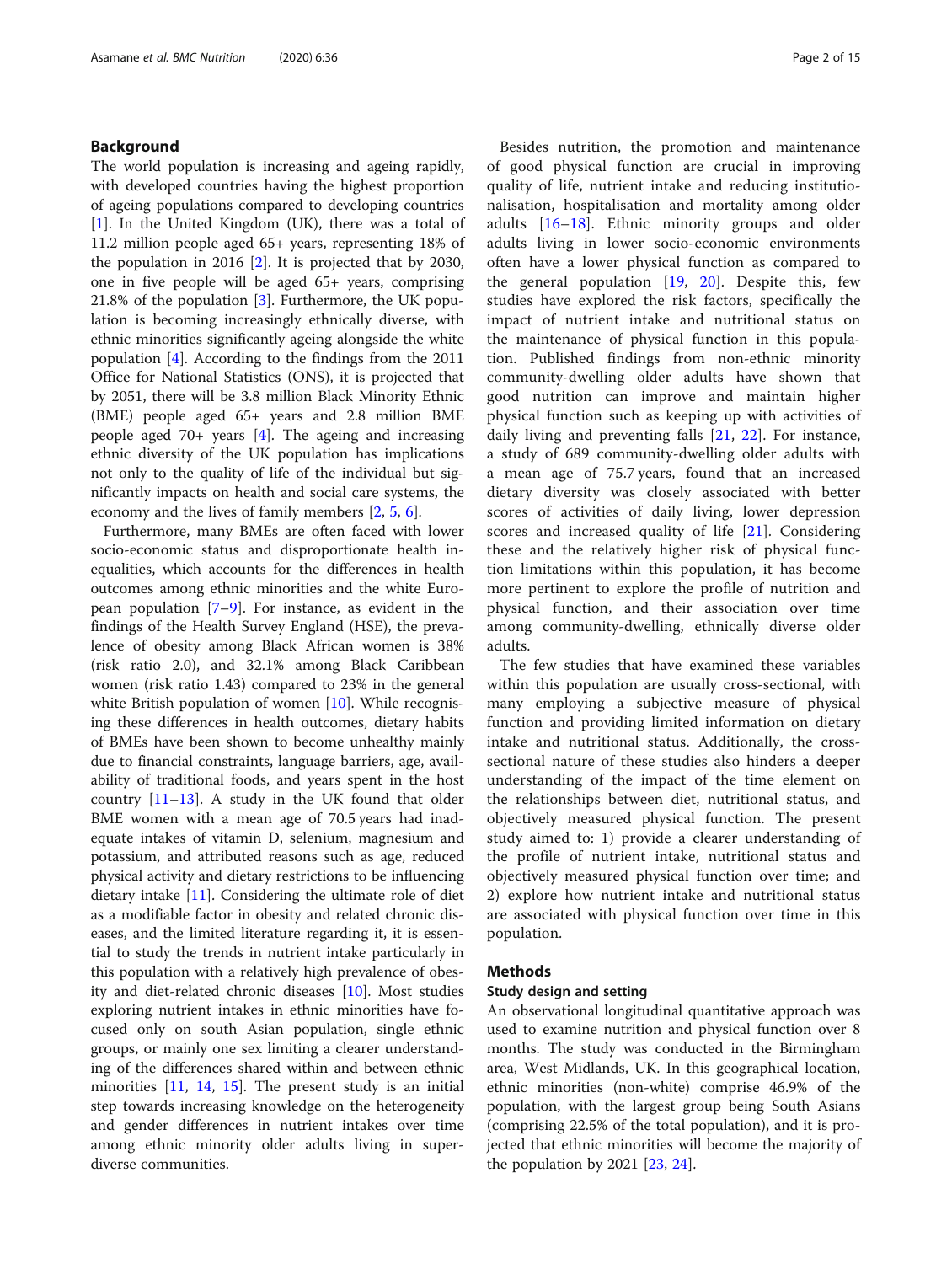## Participants and recruitment

The sample included community-dwelling, ethnically diverse older adults aged 60 years and older, and selfidentifying as Pakistani, Indian, Bangladeshi, Caribbean and/or African. In addition to these, other inclusion criteria encompassed residing in the Birmingham area, noninstitutionalised and with no known diagnosis of dementia or any mental illness that will impair participation. A convenience sample of 100 participants were recruited through community centres, age-well societies, faith/religious centres and other informal social events by word of mouth. The rationale was to recruit a more representative sample, thus maximum variation technique was introduced after recruiting 60 participants [[25](#page-13-0)].

## Measures

There were four different contact points for data collection, two completed within 14 days at baseline and repeated in the same format after 8 months of follow-up. Socio-demographic data including date of birth, sex, marital status, educational status, faith, ethnicity, and years residing in the UK were collected using a bespoke questionnaire, at baseline and at follow-up (See Additional file [1](#page-12-0)). The Index of Multiple Deprivation (IMD) was computed as an indicator of deprivation using the participant's postcode [[26\]](#page-13-0). Weight was measured to the nearest 0.1 kg and height to the nearest 0.1 cm, using a Seca 899 digital scale and Seca 213 portable stadiometer, respectively. Body Mass Index (BMI) was calculated using the standard equation; weight  $(kg)/\hbox{height}^2$   $(m^2)$ . Waist circumference (WC) was measured and recorded to the nearest 0.01 cm using a flexible retractable nonelastic tape.

## Dietary assessment

Dietary intake was assessed using the multiple-pass 24-h recall, following standard procedures [[27](#page-13-0)]. EAA, a trained nutritionist with relevant expertise in conducting dietary assessments, conducted all assessments with regular data checks from JLT, a Professor of Public Health Nutrition and Exercise, with extensive experience in dietary assessments in diverse populations. A culturally-appropriate food portion booklet containing ethnic minority foods, accompanied by standard household food measures, were used to estimate portion sizes [[28\]](#page-13-0). In total, four 24-h recalls were collected, two nonconsecutive days each at baseline and follow-up. In instances where participants had fasted within the previous 24 h, the record was discarded, and a new day assigned to retake the record ( $n = 17$ ). All 24-h recall interviews were digitally recorded to enhance the quality of the data during data entry. Detailed recipes were gathered for home-cooked meals, and brand names and cooking methods were recorded during interviews. In addition, nutrient supplement usage was collected during dietary assessments. After each visit, the multiplepass 24-h recall data were checked for accuracy using the interviews before entering these data for processing into a dietary software analysis package, Dietplan 7.0 (Forestfield Software Ltd., Horsham, West Sussex, UK). Dietplan 7 was appropriate as it utilises UK-specific databases such as McCance and Widdowson, as well as relevant ethnic minority food databases. In instances that a food item could not be found in the software databases, these were added to the database using food manufacturing websites and other food composition tables. Nutrient data obtained from the analysis were compared with the age and sex-specific UK Dietary Reference Values (DRV) [\[29\]](#page-13-0).

## Nutritional status

Nutritional status was assessed using the Mini-Nutritional Assessment-Short Form (MNA-SF). This is a simple to use, sensitive, reliable, and valid tool for rapid assessment of nutritional status of older adults [\[30\]](#page-13-0). Unlike the full MNA, the short form is more rapid (can be completed within 10 min) and equally reliable to the full MNA [\[31,](#page-13-0) [32\]](#page-13-0). Given the validity and quick administration, it was the preferred option to assess nutritional status as it reduces participant burden during data collection. Additionally, as this study was part of a larger study, MNA was the tool chosen to measure nutritional status [\[33](#page-13-0)]. The MNA-SF is composed of six major items and has a scoring of 0–14 points, with 0–7 classified as malnourished, 8–11 classified as at risk of malnutrition, and 12–14 classified as normal [\[32](#page-13-0)].

## Physical function

The Short Physical Performance Battery (SPPB) was used to measure participants' lower body extremity function [\[17](#page-13-0), [34](#page-13-0)]. SPPB has been widely validated to measure accurate physical function and serves as a prediction of mobility, disability and mortality in older adults [\[16](#page-13-0)]. SPPB includes a balance test conducted in side by side, semi-tandem, and tandem positions, as well as 4-m walk test at one's self-selected 'natural' pace, and a test of their ability to rise five times from a chair as quickly as possible. The maximum score from these three components makes up a total score of 12 on the SPPB; a score of 0 indicates the worst performance, while a score of 12 indicates the best performance.

Handgrip Strength (HGS) was also used to measure physical function. HGS was measured in kilogram (Kg) using a Jamar hand dynamometer (Sammons Preston, Inc., Bolingbrook, IL) per the NHANES protocol for measuring HGS in the standing position, with arms by the side [\[35](#page-13-0)]. Handle width was adjusted to hand size, and each measurement performed three times [[36](#page-13-0)]. The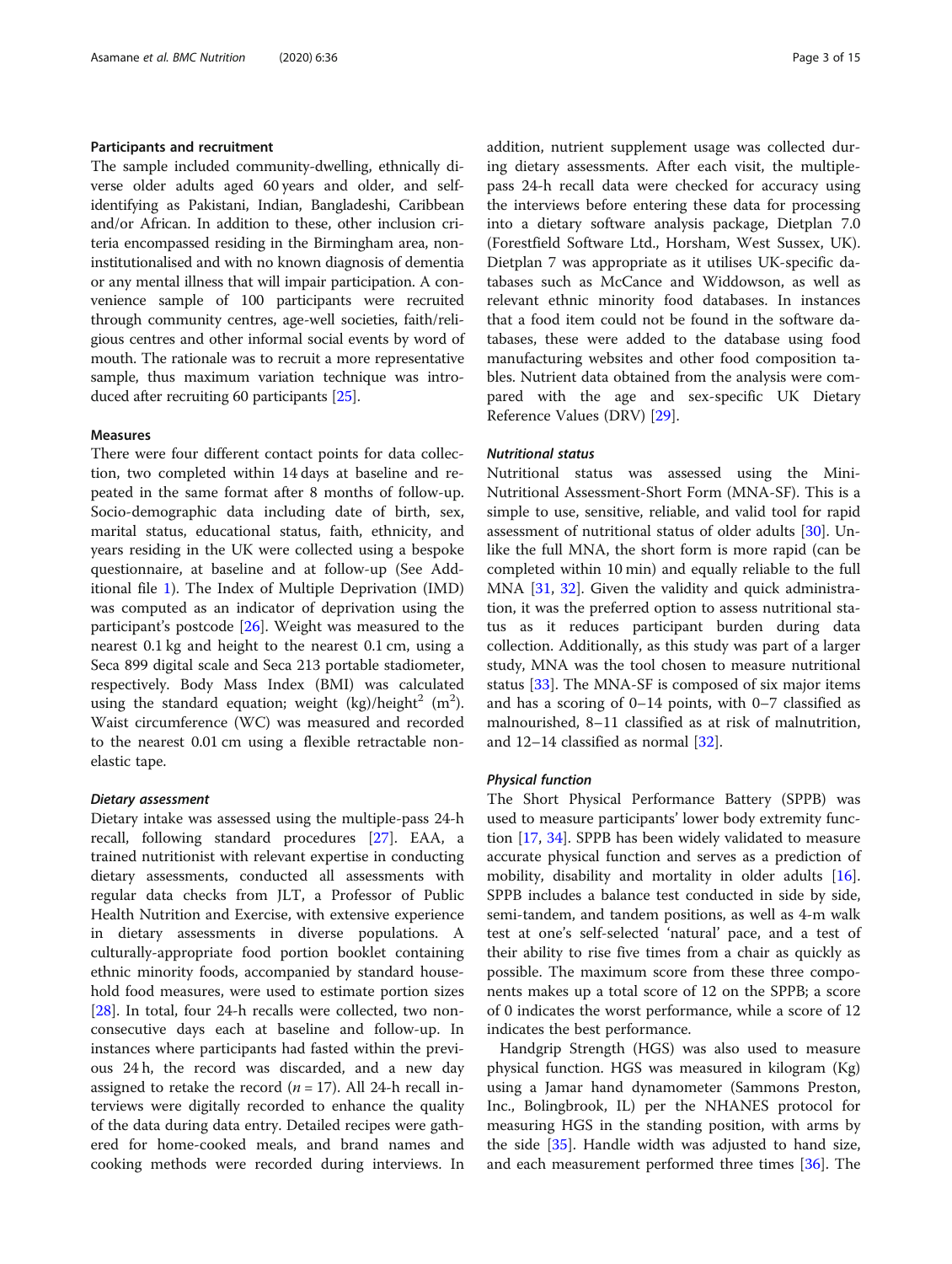standing position was chosen as it has been shown to produce maximal grip strength as compared to the other positions in measuring HGS [[37](#page-13-0)].

## Statistical analysis

Nutrient density was computed by dividing the nutrient intake by the total energy intake and multiplying it by 1000 kcal/day [[38](#page-13-0)]. Independent T-test and chi-square test were conducted to test for differences in continuous and categorical variables, respectively, at both time points. The Wilcoxon signed-rank test was used to test for median differences in instances where the continuous variables failed to meet the assumptions for a t-test. Prior to conducting the above analyses, normality was tested using the Shapiro-Wilk test and Q-Q plots. Marital status was later regrouped as married and not married, educational status was regrouped as educated and not educated, the number of diseases grouped as number of diseases  $\leq 2$  and number of diseases  $> 2$ , and ethnicities regrouped as South Asian (Pakistanis, Indians and Bangladeshis), African-Caribbean (Africans and Caribbean), and 'other ethnicity,' (mixed ethnicities). Given the smaller numbers in each group, these regroupings were done to satisfy the assumptions needed to run some of the analyses.

For energy and macronutrient intakes, both mean (SD) and median (IQR) were presented. Micronutrient intakes and all other variables that satisfied normally distributed characteristics were presented as mean (SD), while those that were not normally distributed were presented as median (IQR). Categorical variables were presented as number (N) and percentages. The percentage of nutrient intake of the RNI defined for that nutrient was computed to ascertain whether the participant met the recommendations [[39\]](#page-13-0). One-way ANOVA and Kruskal Wallis were performed to examine any differences in nutrient intake by ethnicities and other socio-demographic characteristics.

A pairwise correlation was conducted, and the variables correlated with physical function  $(p < 0.05)$ , were built into a hierarchical model to test the predictors of physical function (SPPB and HGS) while controlling for variables of interest. For longitudinal analysis regarding physical function, the difference in physical function between both time points was computed and classified into the following groups: improved, declined and stable. In logistic regression, the improved/stable and declined groups were used as outcome variables to test factors predicting changes in physical function at follow-up. Regarding nutritional status, the at-risk of malnutrition and the malnourished groups were combined to form malnourished/at-risk of malnutrition group, while the normal nutritional status group was maintained as originally defined. Changes in nutritional status were 1)

those who remained in the malnourished/at-risk of malnutrition; 2) those who declined from the normal to the malnourished/at-risk of malnutrition group; 3) those who improved from malnourished/at-risk of malnutrition to the normal group; and 4) those who remained in the normal group. Multinomial regression was used to predict the membership of these four nutritional status groups. A sensitivity analysis was conducted to ascertain differences in nutrient intakes with or without supplement intakes at both time points. All statistical analyses were conducted using IBM SPSS version 25 (IBM Corp, Armonk, NY, 2012) with significance set at  $p < 0.05$ .

## Results

Socio-demographic and other health-related data for participants at baseline and after 8 months of follow-up are presented in Table [1.](#page-4-0) Of the 19 of participants who did not complete the study, 5 did not continue due to sickness, 8 were no longer interested, and the remaining 6 could not be reached during follow-up. At baseline, the mean (SD) age was 70.8 (8.1), with 59% male. Most of the participants were married and had a University or college degree.

Older adults completing the study had a significantly higher SPPB ( $P = 0.007$ ), HGS ( $p = 0.027$ ) and lower WC ( $p = 0.036$ ) as compared to those lost to follow-up ( $n =$ 19). All other variables of interest were not significantly different (See Additional file [2](#page-12-0)).

## Energy and macronutrient intakes over time compared with DRVs

Mean (SD) and median (IQR) values for energy and nutrient intakes are reported in Table [2](#page-5-0). Energy intakes for both sexes at both time points were below the estimated average requirement based on the population with low physical activity levels. There was a decrease in polyunsaturated fatty acids intake for females at follow-up ( $P =$ 0.04) (Table [2\)](#page-5-0). The mean percentage Total Energy (%TE) from carbohydrates at baseline and follow-up for both sexes were slightly above the DRV. However, the %TE from fat at both time points for females were below the DRV (31.3 and 32.3%, respectively, vs 35%).

There were also differences in nutrient intakes by ethnicity. As shown in Table [3](#page-6-0), South Asians reported significantly higher intakes of energy ( $p = 0.003$ ) at both time points. Post-hoc analysis using the Turkey HSD test at baseline indicated that the mean score of energy intake of South Asian was significantly higher than that of African/Caribbean ( $p = 0.028$ ). The mean energy intakes of the Other ethnicity was also significantly higher than that of African/Caribbean ( $p = 0.015$ ). However, there was no significant difference between mean energy intakes of South Asians and Other ethnicities ( $p =$ 0.303). At follow-up, the post-hoc analysis showed a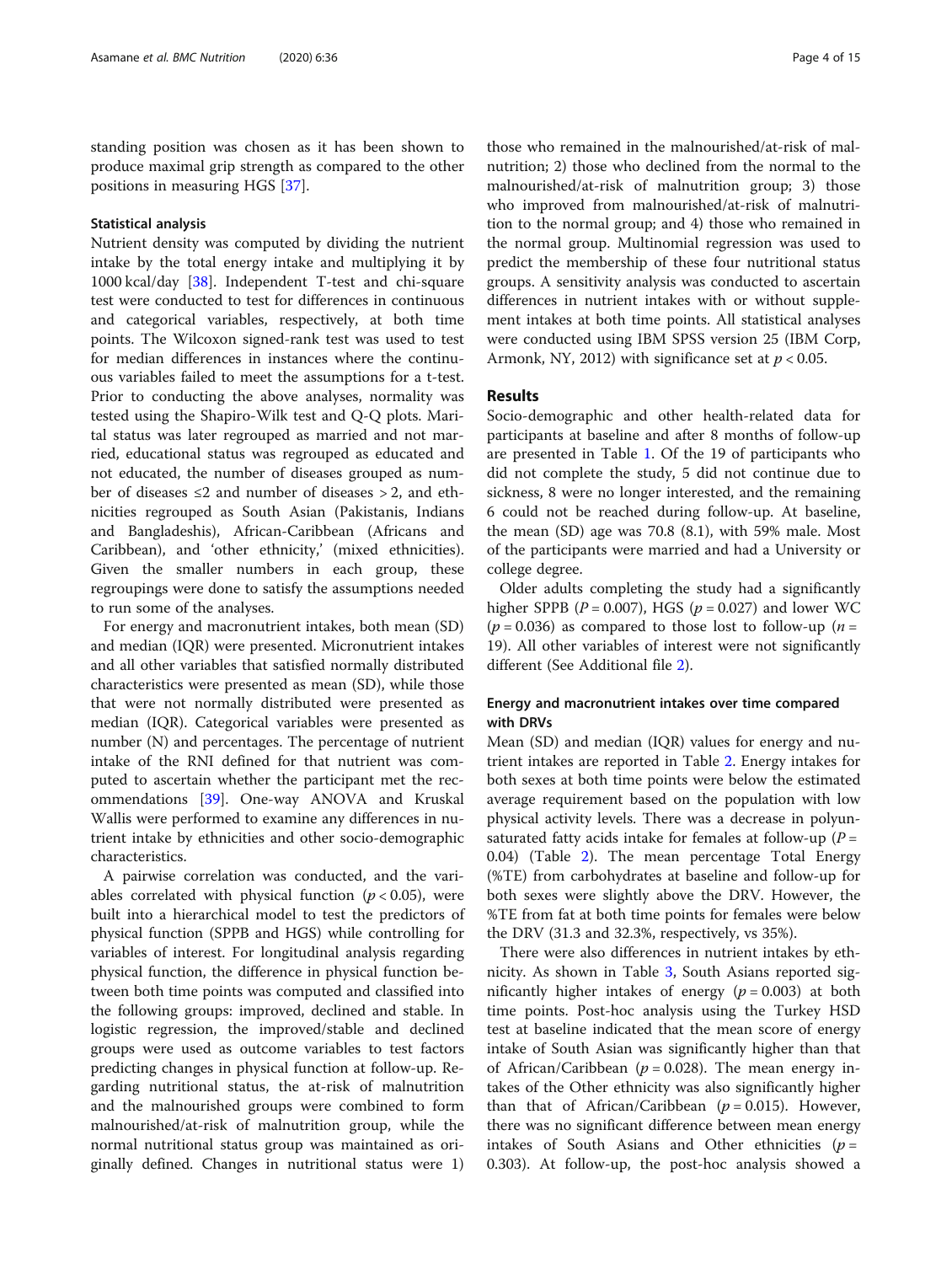<span id="page-4-0"></span>Table 1 Socio-demographic characteristics and other health-related information at baseline and 8-months' follow-up

| Variables                               |                         | Baseline $(n = 100)$ | Follow-up $(n = 81)$ |
|-----------------------------------------|-------------------------|----------------------|----------------------|
| Age, years Mean (SD)                    |                         | 70.8 (8.1)           | 70.7 (8.2)           |
| Male N (%)                              |                         | 59 (59.0)            | 50 (62.0)            |
| Ethnicity N (%)                         | Pakistani               | 23 (23.0)            | 15 (18.5)            |
|                                         | Indian                  | 7(7.0)               | 5(6.2)               |
|                                         | Bangladeshi             | 4(4.0)               | 2(2.5)               |
|                                         | Caribbean               | 41 (41.0)            | 38 (46.9)            |
|                                         | African                 | 19 (19.0)            | 15 (18.5)            |
|                                         | Others                  | 6(6.0)               | 6(7.4)               |
| Marital status N (%)                    | Single                  | 4(4.0)               | 3(3.7)               |
|                                         | Married                 | 66 (66.0)            | 55 (67.9)            |
|                                         | Divorced                | 14 (14.0)            | 12 (14.8)            |
|                                         | Widowed                 | 16 (16.0)            | 11(13.6)             |
| Faith/Religion N (%)                    | No religion             | 1(1.0)               | 1(1.2)               |
|                                         | Hindu                   | 2(2.0)               | 2(2.5)               |
|                                         | Sikh                    | 7(7.0)               | 4(5.0)               |
|                                         | Muslim                  | 34 (34.0)            | 24 (29.6)            |
|                                         | Christian               | 56 (56.0)            | 50 (61.7)            |
| Education N (%)                         | No education            | 16 (16.0)            | 11(13.6)             |
|                                         | Primary                 | 16 (16.0)            | 14 (17.3)            |
|                                         | Secondary               | 21(21.0)             | 15 (18.5)            |
|                                         | College/University      | 47 (47.0)            | 41 (50.6)            |
| Self-rated health N (%)                 | Excellent               | 18 (18.0)            | 16 (19.7)            |
|                                         | Good                    | 55 (55.0)            | 45 (55.6)            |
|                                         | Fair                    | 16(16.0)             | 11(13.6)             |
|                                         | Poor                    | 11(11.0)             | 9(11.1)              |
| No. of diseases Mean (SD)               |                         | 2.0(1.4)             | 2.1(1.4)             |
| IMD Decile N (%)                        | 1 (Most deprived)       | 33 (33.0)            | 29 (35.8)            |
|                                         | $\overline{2}$          | 19 (19.0)            | 19 (23.4)            |
|                                         | 3                       | 22 (22.0)            | 11(13.6)             |
|                                         | 4 (least deprived)      | 26 (26.0)            | 22 (27.2)            |
| BMI categories* N (%)                   | Normal                  | 7(7.0)               | 9(11.1)              |
|                                         | Overweight              | 31 (31.0)            | 21 (25.9)            |
|                                         | Obese                   | 62 (62.0)            | 51 (63.0)            |
| <sup>a</sup> Nutritional status by      | Malnourished            | 2(2.0)               | 1(1.2)               |
| MNA-SF N(%)**                           | At-risk of malnutrition | 22 (22.0)            | 29 (35.8)            |
|                                         | Normal                  | 76 (76.0)            | 51 (63.0)            |
| <sup>a</sup> SPPB score Median (IQR) ** |                         | 11.1(4.0)            | 10.0(4.0)            |
| HGS Mean (SD)                           |                         | 27.6 (9.8)           | 26.5(9.5)            |
| WC Mean (SD)                            |                         | 100.3 (10.6)         | 100.8 (10.6)         |

SD Standard deviation, IQR Interquartile range, IMD Index of Multiple Deprivation, BMI Body Mass Index, MNA-SF Mini-Nutritional Assessment-Short Form, HGS<br>Handgrip Strength, WC Waist circumference \*WHO guidance on BMI thre Handgrip Strength, WC Waist circumference \*WHO guidance on BMI thresholds for Asian populations (World Health Organization, 2004) was used to categorise<br>BMI of South Asian participants, and the standard BMI categories were examine median differences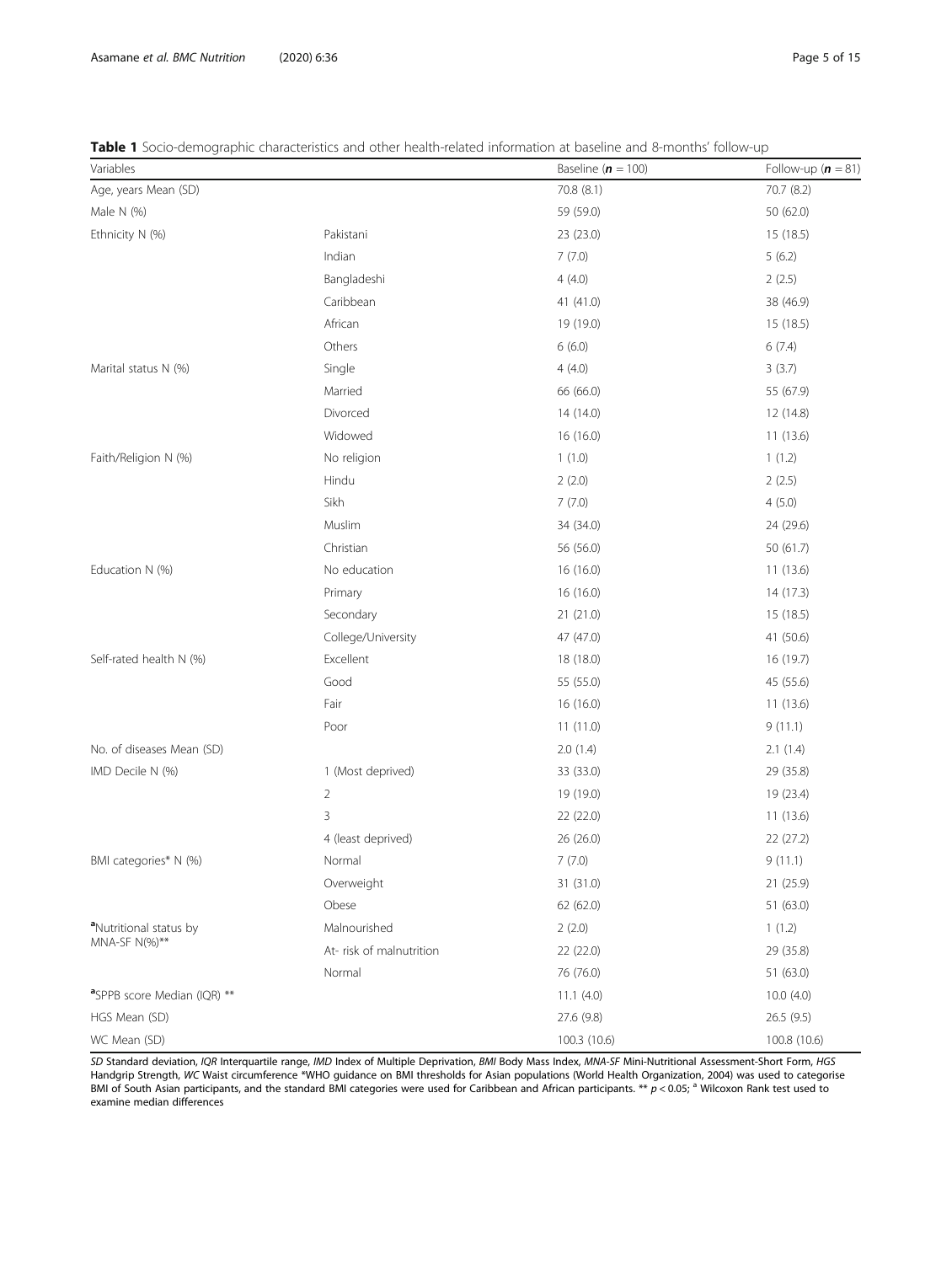| Nutrient intake    | Baseline |                |                | Follow-up      | $P$ -values*   |                   |       |
|--------------------|----------|----------------|----------------|----------------|----------------|-------------------|-------|
|                    | Sex      | Mean (SD)      | Median (IQR)   | Mean (SD)      | Median (IQR)   | $RNI$ $a$         |       |
| Energy Kcal/day    | Male     | 1884.6 (518.2) | 1853.8 (609.6) | 1965.0 (686.5) | 1822 (797.8)   | 2103.3-2366.2     | 0.393 |
|                    | Female   | 1514.5 (428.3) | 1358.5 (526.5) | 1354.5 (498.5) | 1243.5 (676.0) | 1673.0-1888.1     |       |
| Carbs g            | Male     | 230.2 (61.9)   | 223.8 (60.9)   | 248.9 (72.1)   | 234.8 (83.0)   |                   | 0.104 |
|                    | Female   | 195.4 (60.9)   | 201.1 (95.3)   | 178.2 (74.0)   | 161.8 (84.5)   |                   | 0.189 |
| %TE Carbs          | Male     | 50.2 (11.6)    | 48.2 (17.7)    | 53.5 (10.8)    | 52.7 (16.4)    | 50                | 0.101 |
|                    | Female   | 51.8 (8.9)     | 50.2(9.2)      | 52.1 (9.2)     | 52.3 (14.5)    |                   | 0.883 |
| Fibre g/day        | Male     | 18.3(7.3)      | 17.2 (10.0)    | 20.3 (10.8)    | 19.1(10.5)     | 30                | 0.192 |
|                    | Female   | 17.1(7.9)      | 15.0(10.7)     | 14.1(7.5)      | 12.8(9.5)      |                   | 0.084 |
| Protein q          | Male     | 79.1 (25.3)    | 74.2 (28.7)    | 77.6 (34.4)    | 73.9 (41.5)    |                   | 0.736 |
|                    | Female   | 68.0 (23.0)    | 57.5 (36.6)    | 58.6 (23.4)    | 53.2 (28.2)    |                   | 0.070 |
| Protein g/kg/day   | Male     | 1.02(0.40)     | 0.94(0.44)     | 0.98(0.48)     | 0.90(0.51)     | 1.0-1.2 g/kg [40] | 0.754 |
|                    | Female   | 0.93(0.33)     | 0.86(0.50)     | 0.80(0.37)     | 0.76(0.38)     |                   | 0.183 |
| %TE Protein        | Male     | 17.0(3.9)      | 16.8(5.3)      | 15.8(4.2)      | 15.3(3.9)      | 15                | 0.127 |
|                    | Female   | 18.1(4.4)      | 17.7 (4.8)     | 18.0(5.9)      | 18.0(6.7)      |                   | 0.912 |
| Fats g             | Male     | 75.3 (40.8)    | 73.6 (49.2)    | 73.5 (44.7)    | 66.6 (39.5)    |                   | 0.816 |
|                    | Female   | 53.3 (20.2)    | 53.0 (33.7)    | 48.8 (22.4)    | 41.6 (29.9)    |                   | 0.319 |
| %TE Fats           | Male     | 34.3 (10.8)    | 36.3 (16.5)    | 38.1 (37.6)    | 32.4 (12.8)    | 35                | 0.453 |
|                    | Female   | 31.6 (8.6)     | 31.3 (14.4)    | 32.3 (7.0)     | 31.1 (10.3)    |                   | 0.724 |
| Saturated fats g   | Male     | 24.2 (14.5)    | 22.2(17.5)     | 28.9 (28.0)    | 23.6 (17.2)    | $\equiv$          | 0.203 |
|                    | Female   | 17.5(8.9)      | 16.9(12.4)     | 17.2 (10.7)    | 14.0 (8.5)     |                   | 0.885 |
| %TE Saturated fats | Male     | 11.2(4.8)      | 11.0(6.7)      | 11.3(4.3)      | 11.1(6.0)      | 11                | 0.885 |
|                    | Female   | 10.4(4.6)      | 9.7(4.8)       | 11.2(4.2)      | 10.8(6.7)      |                   | 0.445 |
| MUFA q             | Male     | 24 (14.0)      | 22.8 (17.2)    | 24.8 (16.9)    | 20.6 (15.2)    |                   | 0.742 |
|                    | Female   | 17.6(8.3)      | 17.9(12.1)     | 16.1(9.2)      | 14.6(8.8)      |                   | 0.385 |
| %TE MUFA           | Male     | 11.1(4.6)      | 11.3(6.1)      | 10.3(3.8)      | 10.6(6.0)      | 12                | 0.310 |
|                    | Female   | 10.4(3.9)      | 10.4(4.8)      | 10.5 (36)      | 10.4(3.6)      |                   | 0.889 |
| PUFA q             | Male     | 13.9 (10.2)    | 10.5 (8.8)     | 15.4 (14.6)    | 10.9(13.5)     |                   | 0.460 |
|                    | Female   | 8.9(4.1)       | 9.7(7.1)       | 7.2(3.7)       | 6.2(3.6)       |                   | 0.040 |
| % TE PUFA          | Male     | 6.3(3.4)       | 5.7(3.2)       | 6.7(5.9)       | 5.5(5.1)       |                   | 0.626 |
|                    | Female   | 5.2(2.0)       | 4.9(3.0)       | 4.8(1.7)       | 4.8(2.5)       |                   | 0.292 |

<span id="page-5-0"></span>Table 2 Macronutrient and energy intake of community-dwelling, ethnically diverse older adults at baseline and follow-up ( $N = 81$ )

%TE Percentage of Total Energy, RNI reference nutrient intake, SD Standard deviation, IQR interquartile Range, g gram \*P values showing significant difference in nutrient intake for the two time points; <sup>a</sup> Department of Health (1991) and Scientific Advisory Committee on Nutrition (2012)

similar trend. The mean energy intakes of South Asians were significantly higher than that of African/Caribbean  $(p = 0.002)$ . There was no significant difference between intakes of Other ethnicity and the mean energy intakes of South Asians ( $p = 0.571$ ) or African/Caribbean ( $p = 0.589$ ).

There was also reported differences in the intakes of %TE PUFA at both time points  $(p < 0.001)$ . Post hoc analysis revealed that South Asians had significantly higher intakes than African/Caribbean at baseline  $(p <$ 0.001) and follow-up ( $p < 0.001$ ). The %TE PUFA intakes of the Other ethnicity did not differ from South Asians  $(p = 0.597)$  or African/Caribbean  $(p = 0.256)$ . Similarly, at follow-up there was no significant difference between Other ethnicity and South Asians ( $p = 0.067$ ) or African/ Caribbean ( $p = 0.978$ ).

Additionally, South Asians reported significantly higher intakes of %TE total fat at baseline  $(p = 0.019)$ and follow-up ( $p = 0.048$ ). Post Hoc analysis revealed that South Asians %TE fats were significantly different from African/Caribbean at baseline  $(p = 0.038)$  and follow-up ( $p = 0.044$ ). There was no significant difference between intakes of Other ethnicity and South Asians  $(p = 0.819)$  or African/Caribbean  $(p = 0.153)$  at baseline. At follow-up, it was a similar pattern, Other ethnicity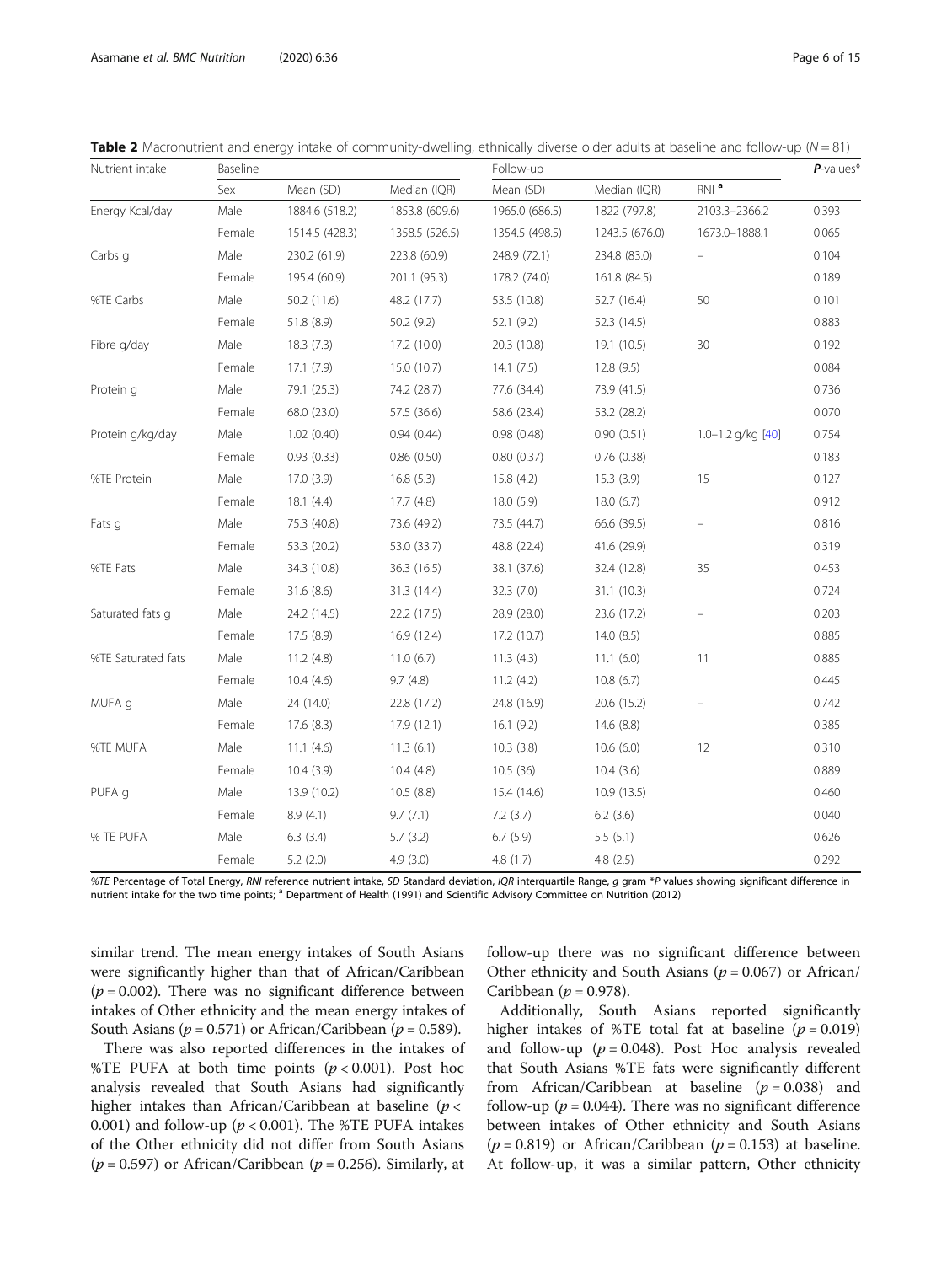| South Asian<br>$(n = 34)$<br>1900.5<br>48.6 | African/Caribbean<br>$(n = 60)$<br>1615.8 | Others<br>$(n=6)$<br>1873.3 | *P-value           | South Asian<br>$(n = 22)$ | African/ Caribbean | Others  | *P-value             |
|---------------------------------------------|-------------------------------------------|-----------------------------|--------------------|---------------------------|--------------------|---------|----------------------|
|                                             |                                           |                             |                    |                           | $(n = 53)$         | $(n=6)$ |                      |
|                                             |                                           |                             | 0.003              | 1969.8                    | 1470.0             | 1641.5  | 0.003                |
|                                             | 49.0                                      | 43.9                        | 0.625              | 48.3                      | 55.4               | 53.0    | 0.141                |
| 12.1                                        | 15.1                                      | 17.4                        | 0.119 <sup>a</sup> | 14.9                      | 17.4               | 20.5    | $0.056$ <sup>a</sup> |
| 16.4                                        | 17.7                                      | 13.8                        | 0.013              | 15.3                      | 16.4               | 13.8    | $0.444$ <sup>a</sup> |
| 37.6                                        | 32.4                                      | 42.8                        | 0.019              | 36.6                      | 30.1               | 31.3    | 0.048                |
| 10.0                                        | 10.8                                      | 13.0                        | 0.687              | 12.0                      | 10.7               | 12.1    | 0.329                |
| 11.1                                        | 11.3                                      | 13.4                        | 0.385              | 10.8                      | 10.4               | 11.3    | 0.768                |
| 7.2                                         | 4.9                                       | 7.0                         | < 0.001            | 8.1                       | 4.3                | 5.6     | < 0.001              |
| 16.0                                        | 15.0                                      | 20.6                        | 0.256              | 17.2                      | 15.9               | 20.3    | 0.285                |
|                                             |                                           |                             |                    |                           |                    |         |                      |

<span id="page-6-0"></span>**Table 3** Energy and macronutrient contribution to energy by ethnicity over time

TE Total energy; \*P- value calculated using one-way ANOVA;  $^{\text{a}}$  Kruskal Wallis used to calculate P-values

intakes of %TE was not significantly different from South Asians ( $p = 0.302$ ) or African/Caribbean ( $p =$ 0.987).

## Micronutrient intakes over time compared with RNIs

There were significant median decreases for only the following micronutrients: vitamin B6, vitamin B1, iron, folate and magnesium. In total, 39% (56% Female) and 35% (54% females) of participants reported taking micronutrient supplements during baseline and follow-up assessments, respectively. The most common supplements reported included multivitamins, vitamin C, vitamin D, iron and calcium. A sensitivity analyses revealed that for females at baseline, there were significant differences in intakes with and without supplementation in relation to vitamin D, vitamin A, vitamin E, thiamine, riboflavin, niacin, vitamin B6, vitamin B12, folate and vitamin C intakes (Additional file [3\)](#page-12-0). For males, there were significant differences in the intakes of vitamin A, vitamin D, vitamin E, vitamin C and folate between intakes with supplementation and intakes without supplementation (Additional file [3](#page-12-0)). Micronutrient intakes with and without supplementation for females differed in vitamin A, vitamin D, vitamin B1, vitamin E vitamin B6, vitamin B12, vitamin C and manganese intakes at follow-up. However, there were no differences found for males (Additional file [4](#page-12-0)).

Compared to the UK RNI, total daily intake of most nutrients were below the recommendation. Expressed as a percentage of RNI (Fig. [1](#page-7-0)), daily intakes of vitamin B12, phosphorus and manganese for both sexes, and vitamin A, vitamin E, vitamin C, thiamine and niacin for females met the RNI. At follow-up, the pattern was similar for both sexes; except for phosphorus, manganese, vitamin C and vitamin B12, all other micronutrients were below the RNI.

## Cross-sectional associations

Baseline pairwise correlation found that SPPB was significantly associated with WC  $(r = -0.466)$ , MNA-SF  $(r = 0.391)$ , BMI  $(r = -0.224)$ , HGS  $(r = 0.610)$ , fibre  $(r =$ 0.265), vitamin B6 ( $r = 0.303$ ) and vitamin D ( $r = 0.223$ ). Nutritional status measured by MNA-SF was significantly associated with vitamin  $D$  ( $r = 0.237$ ) and HGS  $(r = 0.198)$  (Additional file [5\)](#page-12-0).

Using the results from the pairwise correlation, hierarchical multiple regression was conducted to determine the contribution of each independent variable to physical function performance and nutritional status. Table [4](#page-8-0) shows the fully adjusted model for sociodemographic variables, nutritional status, WC, BMI and nutrient intakes as predictors of the SPPB and HGS.

Given that only fibre, vitamin D and vitamin B6 were found to be correlated with SPPB and HGS, they were the only nutrients included in the multiple regression analyses. Higher SPPB scores were associated with being younger, married, a lower WC, and higher fibre and vitamin D intakes  $[R^2 = 0.534, F (12, 87) = 8.319, p < 0.01]$ . For HGS, increasing age was significantly associated with lower HGS scores. In addition, those living in the least deprived areas (determined by the IMD scores) and reporting higher fibre intakes had significantly higher HGS scores  $[R^2 = .0423, F = (12, 87) = 5.317, p < 0.01]$ .

A hierarchical multiple regression was conducted to test the association of nutritional (MNA-SF) and physical function while controlling for all confounders (see Table [5\)](#page-8-0). This was to determine the impact of nutrient intake and physical function (SPPB and HGS) as predictors of nutritional status. SPPB was the only predictor of nutritional status, with no other variables being significantly associated with nutritional status  $[R^2 = .0278, F = ]$  $(14, 85) = 2.334, p = 0.009$ . After controlling for all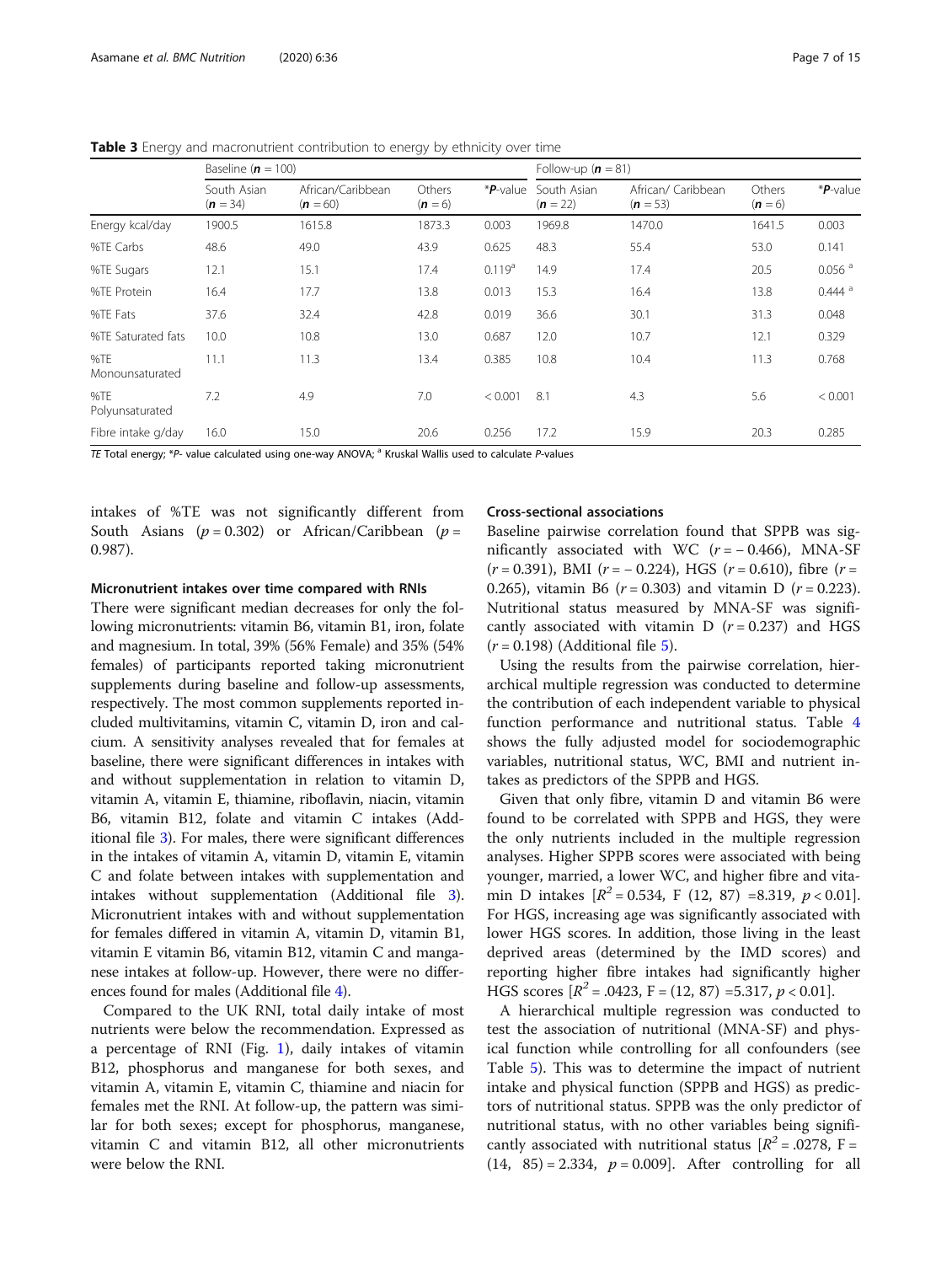<span id="page-7-0"></span>

confounders, higher SPPB scores were associated with better nutritional status.

## Longitudinal associations

There were significant changes in nutritional status measured using MNA-SF, and physical function using SPPB scores over time,  $(Z = -2.37, p = 0.018)$  and  $(Z = -4.01, p <$ 0.001) respectively. Per the MNA-SF cut-offs, 24% were malnourished/at-risk of malnutrition, and the remaining (76%) were normal at baseline. At follow-up, 37% were malnourished/at-risk of malnutrition, and remaining (63%) were normal. In summary, the proportion of people reporting normal status reduced, while those reporting malnourished/at-risk of malnutrition increased by 13% at follow-up. The changes in nutritional status were: 1) those who remained malnourished/at-risk of malnutrition at follow-up (12.3%); 2) those who changed to malnourished/at-risk of malnutrition at follow-up (24.7%); 3) those who changed to normal at follow-up ( $n = 8.6\%$ ); and 4) those who remained normal at follow-up (54.3%).

Using 'remained normal at follow-up' as the reference category in a multinomial regression (Table  $6$ ), the results indicate no significant predictors determining the likelihood of remaining malnourished/at-risk of malnutrition as compared to the reference group. However, participants with a higher SPPB score at baseline (OR = 0.61) were less likely to change to being malnourished/ at-risk of malnutrition. Conversely, participants with a higher BMI (OR = 1.29) or WC (OR = 1.10) were more likely to change to being malnourished/at-risk of malnutrition compared to the reference group.

Regarding SPPB at follow-up, 35.8% remained stable, 47% had a lower score, and 17.2% improved their score. Computed into two groups, improved/stable and decline served as outcome variables in a logistic regression performed to determine the significant predictors of changes in SPPB at follow-up. The results indicate that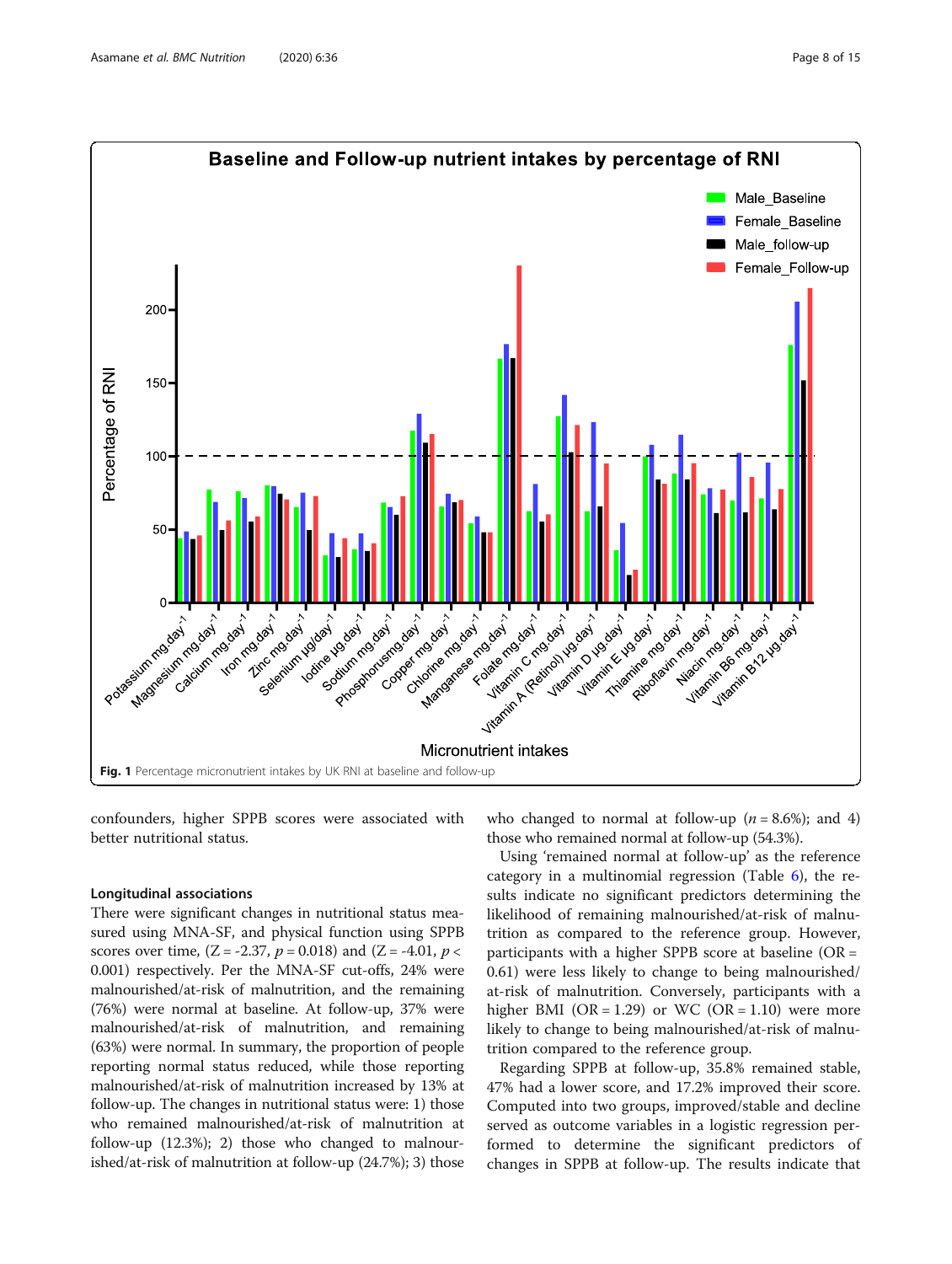|                                | <b>SPPB</b>                   |           |                 | HGS (kg)     |                               |           |         |              |
|--------------------------------|-------------------------------|-----------|-----------------|--------------|-------------------------------|-----------|---------|--------------|
| <b>Predictors</b>              | B (95% CI)                    | <b>SE</b> | <i>p</i> -value | $R^2$ change | B (95% CI)                    | <b>SE</b> | p-value | $R^2$ change |
| Sociodemographic variables     |                               |           |                 |              |                               |           |         |              |
| Male vs female                 | $-0.05$ $(-1.11, 1.01)$       | 0.53      | 0.930           | 0.216        | $-3.02$ ( $-6.56$ , 0.52)     | 1.78      | 0.093   | 0.342        |
| Age                            | $-0.09$ ( $-0.15$ , $-0.03$ ) | 0.03      | < 0.001         |              | $-0.45$ ( $-0.65$ , $-0.25$ ) | 0.1       | < 0.001 |              |
| Married vs not married         | $-1.34 (-2.45, -0.24)$        | 0.55      | 0.020           |              | $-0.53$ ( $-1.30$ , 0.24)     | 0.39      | 0.177   |              |
| <b>IMD</b>                     | $0.14 (-0.09, 0.37)$          | 0.12      | 0.240           |              | $-1.41$ (-2.66, -0.15)        | 0.63      | 0.028   |              |
| No education vs Education      | $-1.23$ ( $-2.64$ , 0.18)     | 0.71      | 0.090           |              | $1.17 (-3.54, 5.88)$          | 2.37      | 0.623   |              |
| Number of diseases             | $-0.26$ ( $-0.64$ , 0.11)     | 0.19      | 0.170           |              | $-2.87$ ( $-6.56$ , 0.82)     | 1.85      | 0.125   |              |
| Nutritional status (by MNA-SF) | 0.39(0.10, 0.67)              | 0.14      | 0.010           | 0.091        | $0.16$ ( $-0.78$ , 1.10)      | 0.47      | 0.732   | 0.009        |
| <b>WC</b>                      | $-0.15$ ( $-0.22$ , $-0.09$ ) | 0.03      | < 0.001         | 0.152        | $-0.05$ ( $-0.52$ , 0.42)     | 0.24      | 0.834   | 0.010        |
| <b>BMI</b>                     | $0.12 (-0.02, 0.26)$          | 0.07      | 0.090           |              | $-0.06$ ( $-0.28$ , 0.16)     | 0.11      | 0.579   |              |
| <b>Nutrient intakes</b>        |                               |           |                 |              |                               |           |         |              |
| Fibre                          | $0.08$ $(0.02, 0.15)$         | 0.03      | 0.010           | 0.075        | $0.28$ (0.07, 0.50)           | 0.11      | 0.011   | 0.061        |
| Vitamin D                      | $-0.04$ $(-0.12, 0.04)$       | 0.04      | 0.340           |              | $-0.19$ ( $-0.45$ , 0.08)     | 0.13      | 0.164   |              |
| Vitamin B6                     | 1.33 (0.35, 2.32)             | 0.49      | 0.010           |              | $1.33 (-1.95, 4.62)$          | 1.65      | 0.421   |              |
| Total $R^2$                    | 0.534                         |           |                 |              | 0.423                         |           |         |              |

<span id="page-8-0"></span>**Table 4** Hierarchical multiple regression predicting SPPB and HGS scores ( $N = 100$ )

N 100, WC Waist Circumference, *IMD* Index of Multiple Deprivation, *BMI* Body Mass Index, *MNA-SF Mini-Nutritional Assessment-Short Form* 

with an increase in age (OR = 1.105,  $p = 0.005$ ) or increase in the number of diseases reported (OR = 1.63,  $P = 0.033$ ), participants were more likely to experience a decline in physical function than to improve or remain stable. All other variables showed no significant association with the changes in physical function (See details in Additional file [6\)](#page-12-0).

## **Discussion**

This study provides unique and potentially useful evidence regarding the profile of nutrient intakes, nutritional status, and physical function, and their relationships over time, in a sample of ethnically diverse community-dwelling older adults. These findings are particularly relevant as they add to existing literature to

**Table 5** Hierarchical linear regression showing predictors of nutritional status ( $N = 100$ )

| Predictors                 | B (95%CI)                   | <b>SE</b> | $P$ -value | $R^2$ change |
|----------------------------|-----------------------------|-----------|------------|--------------|
| Sociodemographic variables |                             |           |            |              |
| Male vs female             | $0.17$ (-0.61, 0.96)        | 0.39      | 0.664      | 0.107        |
| Age                        | $0.02$ ( $-0.03$ , $0.07$ ) | 0.02      | 0.379      |              |
| Married vs not married     | $-0.34$ $(-1.16, 0.49)$     | 0.41      | 0.420      |              |
| <b>IMD</b>                 | $-0.14$ ( $-0.31$ , 0.03)   | 0.09      | 0.112      |              |
| No education vs Education  | $0.27$ ( $-0.78$ , 1.33)    | 0.53      | 0.607      |              |
| Number of diseases         | $-0.24$ ( $-0.52$ , 0.03)   | 0.14      | 0.085      |              |
| WC                         | $-0.02$ ( $-0.04$ , 0.07)   | 0.03      | 0.535      | 0.017        |
| BMI                        | $0.01$ $(-0.11, 0.10)$      | 0.05      | 0.953      |              |
| <b>Physical function</b>   |                             |           |            |              |
| <b>SPPB</b>                | 0.25(0.08, 0.42)            | 0.09      | 0.004      | 0.096        |
| <b>HGS</b>                 | $-0.03$ $(-0.08, 0.03)$     | 0.03      | 0.253      |              |
| <b>Nutrient intakes</b>    |                             |           |            |              |
| Fibre                      | $0.02$ ( $-0.03$ , $0.06$ ) | 0.02      | 0.530      | 0.036        |
| Vitamin D                  | $-0.05$ ( $-0.11, 0.01$ )   | 0.03      | 0.092      |              |
| Vitamin B6                 | $-0.15$ ( $-0.90$ , 0.59)   | 0.37      | 0.687      |              |
| Total $R^2$                | 0.256                       |           |            |              |

WC Waist Circumference, IMD Index of Multiple Deprivation, BMI Body Mass Index, HGS Handgrip strength, SPPB Short Performance Physical Battery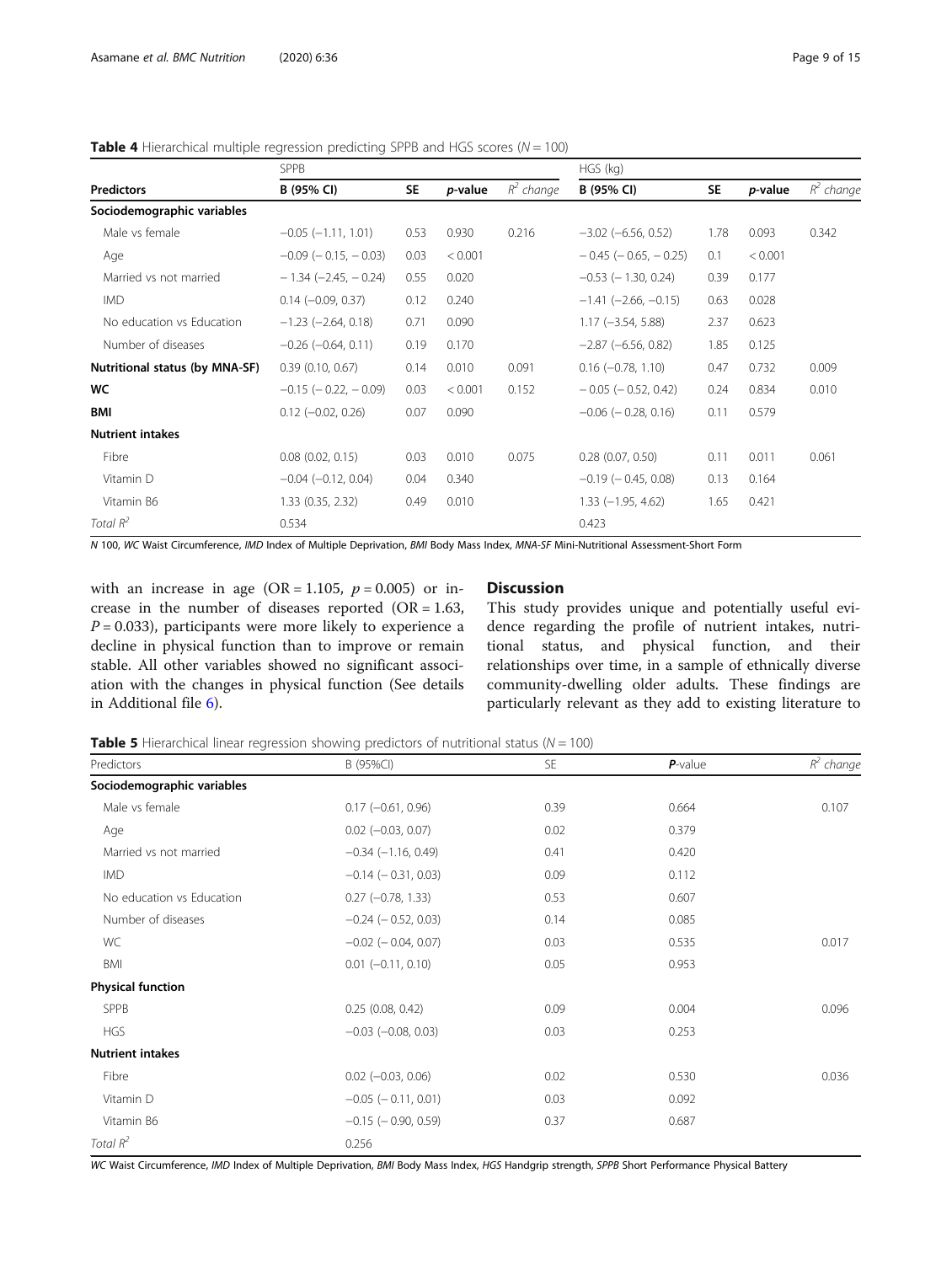<span id="page-9-0"></span>**Table 6** Multinomial regression of factors predicting nutritional status membership at follow-up ( $n = 81$ )

|                          | Remained At Risk/Malnourished |      | Changed to At-Risk/Malnourished |         |           | Changed to Normal      |          |              |                       |
|--------------------------|-------------------------------|------|---------------------------------|---------|-----------|------------------------|----------|--------------|-----------------------|
|                          | B                             | SE   | OR (95% CI)                     | Β       | <b>SE</b> | OR (95% CI)            | Β        | <b>SE</b>    | OR (95% CI)           |
| BMI                      | 0.19                          | 0.2  | $1.21(0.81 - 1.80)$             | 0.26    | 0.12      | $1.29(1.01-1.65)$ *    | 0.29     | 0.31         | $1.34(0.72 - 2.48)$   |
| <b>HGS</b>               | $-0.08$                       | 0.1  | $0.92(0.75 - 1.13)$             | $-0.16$ | 0.07      | $0.85(0.74 - 0.98)$    | $-0.16$  | 0.13         | $0.85(0.66 - 1.11)^*$ |
| WC                       | $-0.12$                       | 0.1  | $0.89(0.73 - 1.08)$             | 0.09    | 0.06      | $1.10(0.97 - 1.24)^*$  | 0.39     | 0.18         | $1.48(1.04 - 2.10)$   |
| Age                      | 0.06                          | 0.09 | $1.07(0.90 - 1.27)$             | 0.12    | 0.06      | $1.13(1.00-1.28)$      | 0.36     | 0.14         | $1.43(1.09 - 1.87)$   |
| <b>IMD</b>               | 0.21                          | 0.46 | $1.23(0.50 - 3.05)$             | 0.40    | 0.19      | $1.49$ (1.03-2.16)*    | 1        | 0.38         | 2.71 (1.30-5.68)*     |
| SPPB                     | $-0.26$                       | 0.32 | $0.77(0.41 - 1.45)$             | $-0.49$ | 0.22      | $0.61$ $(0.40-0.94)$ * | $-0.85$  | 0.45         | $0.43(0.18 - 1.03)$   |
| Fibre                    | $-0.28$                       | 0.15 | $0.75(0.56 - 1.02)$             | $-0.1$  | 0.06      | $0.91(0.81 - 1.02)$    | $-0.07$  | 0.11         | $0.93(0.75 - 1.15)$   |
| Vitamin D                | 0.16                          | 0.13 | $1.18(0.92 - 1.51)$             | $-0.05$ | 0.1       | $0.95(0.78 - 1.16)$    | 0.12     | 0.18         | $1.13(0.79 - 1.60)$   |
| Vitamin B6               | 1.17                          | 1.53 | 3.23 (0.16-64.96)               | 0.05    | 0.78      | $1.05(0.23 - 4.79)$    | 0.11     | 1.44         | $1.12(0.07 - 18.7)$   |
| Male                     | 3.07                          | 1.9  | 21.56 (0.52-892.87)             | 0.5     | 0.8       | $1.64(0.34 - 7.90)$    | $-1.53$  | 1.86         | $0.22(0.01 - 8.31)$   |
| Female                   |                               |      |                                 |         |           |                        |          |              |                       |
| Married                  | 0.2                           | 1.41 | 1.22 (0.08-19.22)               | 0.93    | 0.93      | $2.54(0.41 - 15.67)$   | 1.76     | 2.08         | $0.25(0.10-3.43)$     |
| No married               |                               |      |                                 |         |           |                        |          |              |                       |
| Educated                 | 2.55                          | 1.9  | 12.85 (0.31-527.7)              | 1.20    | 1.07      | $3.32(0.41 - 26.83)$   | $-16.41$ | $\mathbf{0}$ | $0.743(0.07 - 0.09)$  |
| No education             |                               |      |                                 |         |           |                        |          |              |                       |
| Number diseases $\leq$ 2 | $-0.54$                       | 1.81 | $0.59(0.02 - 20.21)$            | $-1.28$ | 0.93      | $0.28(0.05 - 1.71)$    | $-2.18$  | 1.9          | $0.25(0.03 - 4.69)$   |
| Number diseases $> 2$    |                               |      |                                 |         |           |                        |          |              |                       |

Reference category: Remained Normal; OR Odds Ratio, SE Standard Error, 95% CI Confidence Interval, SPPB Short Physical Performance Battery, IMD Index of Multiple Deprivation, BMI Body Mass Index,  $R^2 = 0.63$  (Nagelkerke) \*\*P value < 0.01 \*P value < 0.05

broaden our understanding of the relationship between diet and components of healthy ageing within this population. Also, the findings are both timely and pertinent given the growing ethnic diversity in the UK and some parts of Europe, highlighting the need for culturally adapted interventions specifically around diet and physical function to support this group to age more healthfully [[4](#page-13-0), [41](#page-14-0)].

The intakes of energy and most nutrients remained unchanged, except decreases in the daily intakes of magnesium, folate, vitamin B1, vitamin B6 and iron. This finding concurs with a 10-year longitudinal study of 25 South Asian women (mean age of 54.2 years) in Glasgow [[42\]](#page-14-0). This study used a 7-day weighed food dairy and found no significant difference in energy intake. However, the findings contrast sharply with the Melbourne Chinese Cohort Study, composed of 262 Chinese adults with a mean age  $> 50$  years [\[43\]](#page-14-0). The authors found that intakes of energy, fats, fibre and protein increased significantly over 8 years among women, but not men. Among men, the only significant change was a decrease in carbohydrate intake. This study utilised FFQ, which has been found to overestimate nutrient intakes in older adults [[27\]](#page-13-0). This, coupled with the failure of the authors to account for an increase in nutrient supplement intakes at follow-up, could partially account for the differences between these studies. Additionally, the relatively shorter duration of follow-up in the present study as

compared to the Melbourne study could also contribute. Furthermore, as previously reported in this sample, eating patterns were linked to cultural and religious purposes rather than health reasons, which could account for the stability of energy and macronutrient intakes over time [[44\]](#page-14-0).

In the context of the broader literature, the energy intakes observed over time in this study were comparable with those of the energy intakes of predominately white older adults in the UK aged 65+ years as reported in the National Diet and Nutrition Survey (NDNS) [[45\]](#page-14-0). Also, the energy intakes of males in the present study (1853.8 kcal/day baseline and 1822 kcal/day follow-up) were comparable to energy intakes of males in the Newcastle 85+ cohort (1848 kcal/day), but those of females (1358.5 kcal/day baseline and 1243.5 kcal/day follow-up) were less than the female energy intake values reported in the Newcastle 85+ cohort (1471 kcal/day) [[46](#page-14-0)]. Additionally, the %TE from carbohydrates, protein, MUFA, and PUFA in the present study were higher, while the %TE from saturated fat was lower than the Newcastle 85+ cohort [[46\]](#page-14-0). It has been observed that the traditional foods of ethnic minorities, with the exception of South Asian diets, are relatively higher in %TE from carbohydrate and lower in %TE from fats (including saturated fats), as compared to western diets [\[47](#page-14-0), [48\]](#page-14-0). Hence, this difference in food composition between these ethnic groups and the disparity in age between the present sample and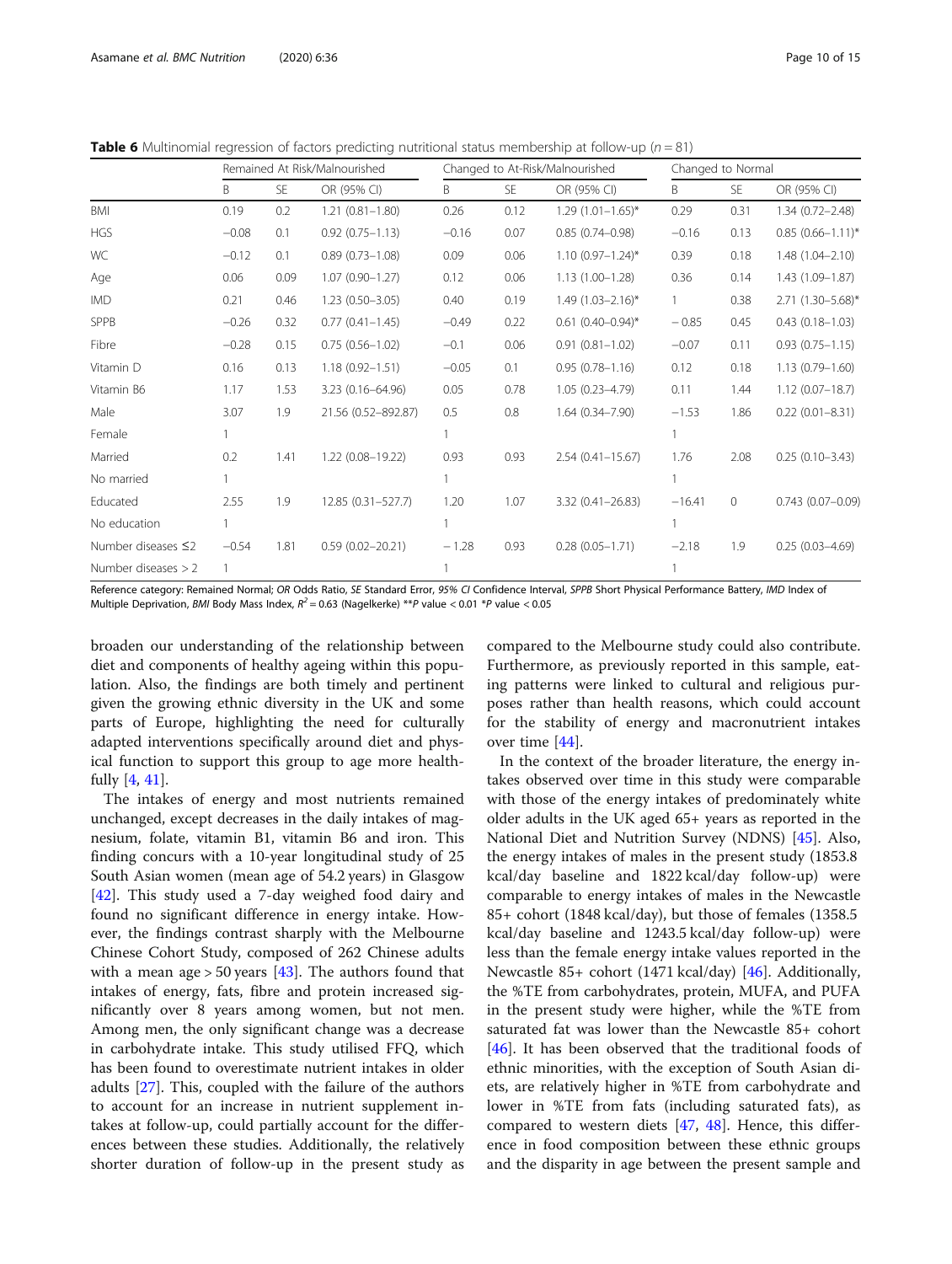the Newcastle 85+ cohort might be accounting for the differences in energy and macronutrient intakes observed. The relatively high total energy and %TE from fats within the South Asian diets were also confirmed in this study, with participants identifying as South Asian having significantly higher intakes of total energy and %TE from fats as compared to those identifying as being African-Caribbean.

Another key finding from the present study is the inadequate amounts of micronutrients consumed. The intakes of these nutrients below the RNI were consistent at follow-up, suggesting a potential micronutrient deficiency in this sample. Given the importance of micronutrients for maintenance of good health, physical function and better quality of life, the low intakes are of concern, particularly when one considers the relatively high prevalence of non-communicable disease within this population  $[10]$  $[10]$ . The inadequate intake of various nutrients among older ethnic minorities in the present study is consistent with previous studies in the UK and else-where [[11](#page-13-0), [49\]](#page-14-0). However, in contrast to the present findings, the results from Years 7 and 8 (combined) of the UK NDNS Rolling Programme (a sample comprised of predominately white older adults), found that intakes of most micronutrients were at the RNI or above the RNI [[45\]](#page-14-0). Variations in the level of deprivation between these two samples could be one factor accounting for these differences. It has been reported elsewhere that poverty and other forms of deprivation lead to poorer diets, and subsequently, a higher prevalence of malnutrition, in both community and hospital settings [[50,](#page-14-0) [51](#page-14-0)]. Recently, the English Longitudinal Study of Ageing reported that being non-white (OR: 3.8; 95% CI 2.39–6.05) and obese (OR: 1.32; 96% CI 1.09–1.58) were associated with a higher vitamin D deficiency [\[52\]](#page-14-0). These findings further highlight the inequalities in nutrient intakes and the need for increasingly culturally tailored communityfocussed interventions to promote adequate nutritional intake and the general health of this population.

Given the critical role of supplementation and the increased tendency of poorer nutrition in later life, nutrient supplementation is beneficial to healthy ageing [\[53](#page-14-0), [54\]](#page-14-0). For instance, a meta-analysis of randomised controlled trials concluded that supplementation of 17.5–25 μg of vitamin D daily reduces the risk of falls by 19% in older adults [\[54](#page-14-0)]. The vital role of nutrient supplementation observed in this study adds to the literature; supplementation significantly contributed to meeting the RNI for nutrients such as vitamin A, vitamin D, vitamin B6 and vitamin B12, thiamine, niacin and vitamin E. However, the consumption of supplementation was relatively low over time, and lower for males as compared to females. Further studies explicitly examining prolonged supplementation within this population is needed to confirm our findings. However, given the benefits of supplementation observed, this population might benefit considerably from micronutrient supplementation.

Nutritional status and physical function declined significantly over the study period. The findings showed an increase of 13% in the number of people classified as malnourished or at-risk of malnutrition over the study period. Likewise, over time, almost half (47%) experienced at least one unit decrease in SPPB scores. These declines over a relatively short period are disturbing, which highlights the need for timely community nutritional and physical function assessment and appropriate strategies to address declines. The prevalence of malnutrition or at risk of malnutrition at both time points within this present study was more than double the estimated prevalence of malnutrition in the UK. It is estimated that more than 3 million older adults suffer from malnutrition, which accounts for more than 10% of the population aged 65 years and older [\[55,](#page-14-0) [56](#page-14-0)]. However, as seasonality is known to impact on eating behaviours and physical function, the season in which data were collected could have affected participants' nutrient intake and subsequent nutritional status, leading to the high proportion of malnourished/at risk of malnutrition observed among this sample [\[44\]](#page-14-0). Despite this, the prevalence of malnutrition or at risk of malnutrition in studies outside the UK reported considerably higher percentages than the current study [\[57,](#page-14-0) [58](#page-14-0)]. For example, a study of 360 older adults aged 60 years and over in India found that 70% of the sample were malnourished or at risk of malnutrition [[57](#page-14-0)]. In comparing the prevalence of malnutrition of the present study with existing literature, it is important to note the use of different tools in assessing nutritional status. The MNA-SF used in the present study has been shown to have a specificity of 100%, sensitivity of 97.9%, and diagnostic accuracy of 98.7% in undernutrition prediction as compared to the MNA-long version [[32](#page-13-0)]. Further validation of the MNA-SF against the MNA-SF in a recent systematic review and metaanalysis found that the MNA-SF (cut-off point ≤11) had a sensitivity of 0.95 (0.75–0.99) and specificity of 0.95 (0.85–0.99) in detecting community-dwelling older adults at risk of malnutrition [\[59](#page-14-0)]. Additionally, a study of 155 older adults with a mean age of 78 years exploring the relationship between the MNA-SF and other comprehensive nutritional assessment measures, found that the MNA-SF had a stronger correlation with anthropometric and biological markers  $(p < 0.01)$  [\[60\]](#page-14-0). Considering the accuracy, the non-invasiveness and cost effectiveness of the MNA-SF, it is often regarded as the preferred tool to be used in the identification of malnutrition in the community.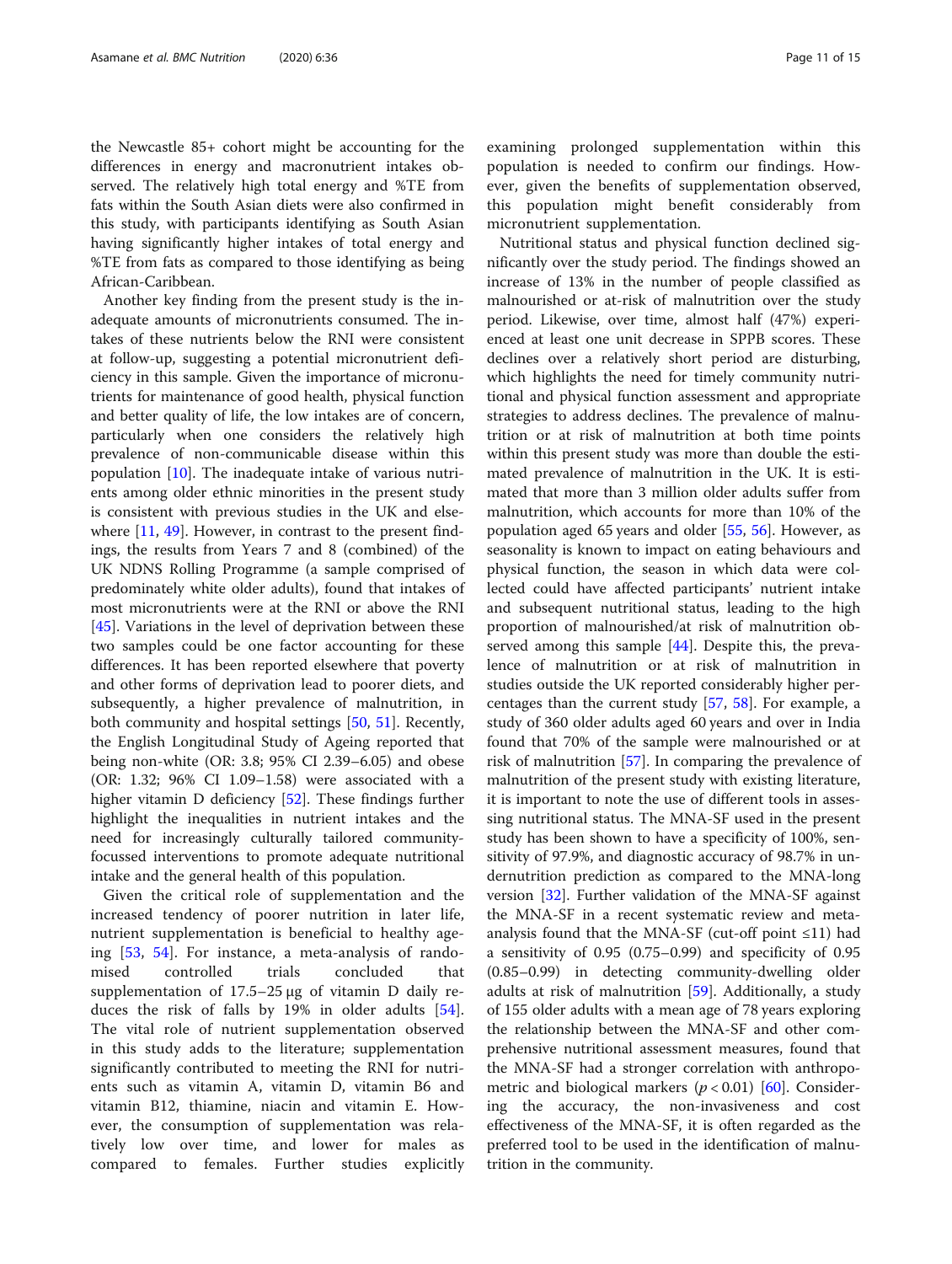The positive relationship between physical function and nutritional status in the present study confirms the findings of previous studies  $[61, 62]$  $[61, 62]$  $[61, 62]$  $[61, 62]$ . A study of 457 randomly selected older Bangladeshis living in rural communities found that poorer nutritional status, increased age, existence of co-morbidities, and being female were associated with functional limitations [\[58\]](#page-14-0). One possible explanation for this relationship could be the difficulty in shopping and preparing food, especially their traditional meals, due to physical limitations, which could eventually lead to inadequate dietary intake and malnutrition, which further exacerbates their physical function limitations. Additionally, frailty as a related concept to physical function could have influenced the observed relationship between nutritional status and physical function in the present study. A recent systematic review and meta-analysis found a strong positive association and considerable overlap, of 47%, between frailty and malnutrition of hospitalised older adults [[63](#page-14-0)]. As earlier explained, physical frailty affecting mobility could have adverse consequences on how older adults shop for food and prepare healthy meals, which could further exacerbate their nutritional status, and in a cyclical manner, worsen their frailty status. Physical function measured using SPPB also serves as an indicator of risk of frailty, and proposed cut-offs of SPPB scores are often used to assess frailty status. In the present study, using the summary cut-offs of SPPB scores proposed by the European Medicines Agency, 22% of the sample were considered frail, 14% pre-fail and the majority (64%) considered non-frail at baseline [\[64](#page-14-0)]. In addition, almost half (43.3%) of the frail and pre-frail older adults, as indicated by SPPB score, were found to be malnourished or at risk of malnutrition. Among the non-frail older adults, 78.4% were found to have normal nutritional status. These findings substantiate the correlation and overlap between frailty and malnutrition, as reported in previous studies [\[63,](#page-14-0) [65\]](#page-14-0).

There was no significant relationship between sex and nutritional status in this present study. The role of women in society and their relative financial dependency partly accounts for the differences in nutritional status as reported by previous studies [\[57](#page-14-0), [66](#page-14-0)]. However, within this study, there was no difference in education and deprivation (IMD scores) between sexes, suggesting that females may have been more comparable to males with regards to resources and access to healthier foods, and hence could afford to cook and eat diets similar to their male counterparts. Also, it could be assumed that by virtue of western economic culture and the availability of supermarkets in the Birmingham area, females had fairly equal access to food as compared to traditional customs of some cultures where men eat first, and older women

tend to give their share of their food to other family members, especially their grandchildren [[62\]](#page-14-0).

The strengths of this study include the use of the multiple-pass 24-h recall approach on four-nonconsecutive days (including a weekend day) compared to the use of a single 24-h recall by previous studies which fails to account for day-to-day variation, or the FFQ which has been found to overestimate energy and nutrient intakes in older adults [\[11](#page-13-0), [27,](#page-13-0) [67](#page-14-0)]. However, it is important to acknowledge the high possibility of under-reporting and recall bias in this study. Under-reporting contributes to a significant amount of error in dietary reporting and is even higher in overweight and obese populations, such as those participating in the present study [\[68](#page-14-0)]. Additionally, the number of days used in assessing diet in this present study was insufficient to capture some nutrients. Studies have reported a range of 3 to 9 days of 24-h recalls to capture a true representation of energy and macronutrients, and a much wider range of 4 to 160 days of 24-h recalls to capture a true repre-sentation of micronutrient intakes [[69\]](#page-14-0).

Furthermore, given the influence of seasonality and increasing age on dietary intake and nutritional status, the 8 months' follow-up period within this present study may have been relatively short to assess the changes in these variables accurately. Hence, one must exercise caution in drawing any firm conclusions from these findings, as they can only provide an insight into the potential changes in dietary trends and nutritional status over time within this population. Future studies with more extended follow-up periods, which control for seasonality, are required to investigate the dietary trends and nutritional status within this population. Lastly, even though the maximum variation technique was used during sampling to ensure a more diverse sample, it was challenging to recruit South Asian females, especially females self-identifying as Bangladeshi. Thus, the findings are not generalizable to all ethnic minorities living in the UK.

## Implications for research and practice

Given the declines in nutritional status and physical function observed within a relatively short period, strategies for implementing a community-led programme around early nutritional and physical function assessments at community and faith/religious centres could help to identify and treat malnutrition and physical function limitations before further deterioration. The co-creation of such programmes with health care professionals and community/faith leaders may be effective in increasing accessibility and acceptability of these assessments, and also ensure that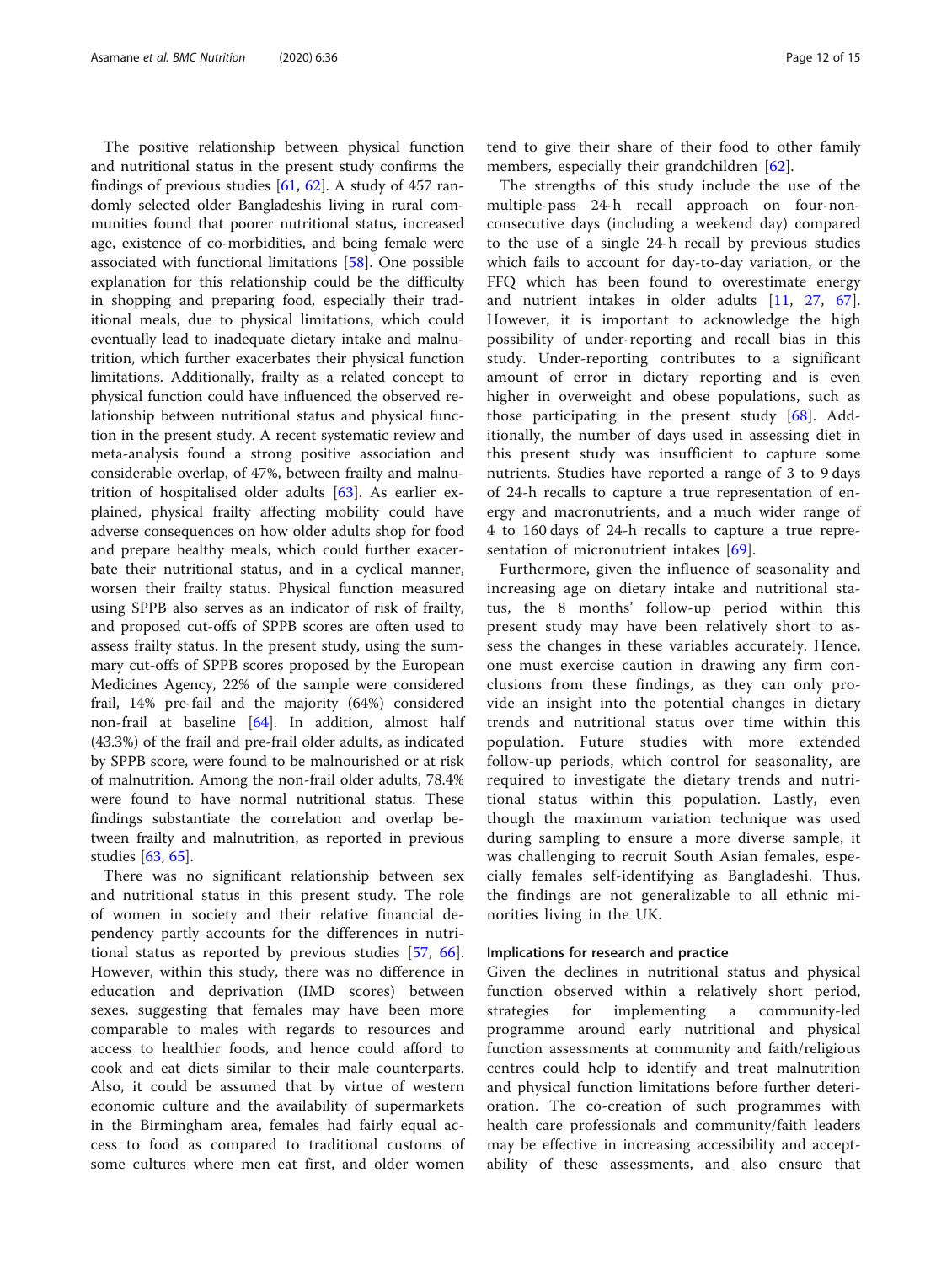<span id="page-12-0"></span>consistent health messages are delivered across communities. Interventions that are co-created and run at faith centres have been shown to increase access and improve health outcomes [\[70](#page-14-0), [71](#page-14-0)]. These benefits can serve as a strong incentive for community-dwelling older adults to visit these meeting places to improve their social networks, which is equally essential for a healthier ageing trajectory.

As previously reported in this same sample, fear of gaining weight and engagement in unhealthy practices to lose weight were observed [[44](#page-14-0)]. The practice of fasting, skipping meals, or drastically reducing portion sizes without proper adherence to diet quality are common practices, which may have contributed to the observed low nutrient intakes in this study. While future studies are recommended to explore this in detail, health professionals could change their advice and avoid generic messages such as "you are overweight/obese, so you need to lose weight," and instead deliver more individually tailored messages to achieve weight loss using healthier practices that do not negatively impact nutritional quality of one's diet.

Lastly, given the importance of supplementation and the low supplement intakes observed in this study, this population would benefit from a free supplementation programme [\[72](#page-14-0), [73](#page-14-0)]. To increase compliance, such a programme could be integrated into already existing community or faith group activities. Additionally, health professionals, specifically nutritionists and dieticians attending to older ethnic minorities, could include a mandatory dietary assessment and based on the results, prescribe free supplements if needed, in line with safer intake thresholds, to enhance acceptability and intake to improve nutrient status among this population. This practice could be complemented with appropriately tailored dietary education to ensure that these supplements do not replace a well-balanced diet.

## Conclusion

The present findings indicate that communitydwelling, ethnically diverse older adults consume most micronutrients below the UK RNI over time. In a relatively short period of follow-up, there were significant declines in nutrient intakes (folate, vitamin B1, vitamin B6, magnesium and iron), nutritional status and physical function among this population. These declines, and the observed associations between nutritional status and physical function over time highlight the need for enhanced community programmes targeting early screening of nutritional status and physical function to ensure most older adults are assessed and treated accordingly. Additionally, the inclusion of

dietary assessments, provision of free dietary supplements and culturally tailored dietary education by health professionals could improve nutritional intake among this population. Future studies with a longer follow-up period and larger sample size are recommended to confirm the findings of this study.

## Supplementary information

Supplementary information accompanies this paper at [https://doi.org/10.](https://doi.org/10.1186/s40795-020-00363-6) [1186/s40795-020-00363-6](https://doi.org/10.1186/s40795-020-00363-6).

Additional file 1. Bespoke socio-demographic questionnaire.

Additional file 2 Differences between participants that remained in the study ( $n = 81$ ) and participants that dropped out ( $n = 19$ ).

Additional file 3 Differences in micronutrient intakes with and without supplementation at baseline ( $n = 100$ ).

Additional file 4 Differences in micronutrient intakes with and without supplementation at follow-up ( $n = 81$ ).

**Additional file 5** Pairwise correlations at baseline  $(n = 81)$ .

Additional file 6. Predictors of changes in physical function (SPPB) over time.

#### Abbreviations

WC: Waist Circumference; CI: Confidence interval; SD: Standard Deviation; IMD: Index of Multiple Deprivation; MNA-SF: Mini-Nutritional Assessment-Short Form; SPPB: Short Physical Performance Battery; HGS: Handgrip strength; BMI: Body Mass Index

## Acknowledgements

The authors would like to express their profound gratitude to the study participants, and community/faith leaders and interpreters who supported recruitment and data collection. We would like to specifically thank the West Bromwich African Caribbean Resource Centre, Halesowen Asian Elderly Association, Ward End Asian Elders, and all the faith centres that supported this study.

#### Authors' contributions

EAA designed and carried out data collection, data analysis/interpretation and wrote the first draft of the manuscript. JLT conceptualised and obtained funding for the project, provided oversight on data collection, analyses and interpretation throughout the project, and revised all versions of the manuscript. CAG contributed to supervision and interpretation of the data and editing of the manuscript. All authors read and approved the final version of the manuscript.

#### Funding

The European Commission funded this study as part of the Horizon 2020 Physical Activity and Nutritional INfluences In ageing (PANINI) Innovative Training Network, under which EAA is a Marie Curie Early Stage Researcher, and JLT and CAG were his doctoral supervisors (Grant number: 675003). <http://www.birmingham.ac.uk/panini>. The funders had no role in the design of the study, data collection, analysis, interpretation of data and the writing this manuscript.

#### Availability of data and materials

The datasets generated and analysed during the current study are part of a larger PANINI network data set containing unpublished data, hence are not currently available. The data will be made available after completion of the Innovative Training Network (ITN) project.

## Ethics approval and consent to participate

The study received approval by the University of Birmingham Science, Technology, Engineering and Mathematics (STEM) research ethics committee (ERN\_17\_1364). All participants signed an informed consent before data collection commenced.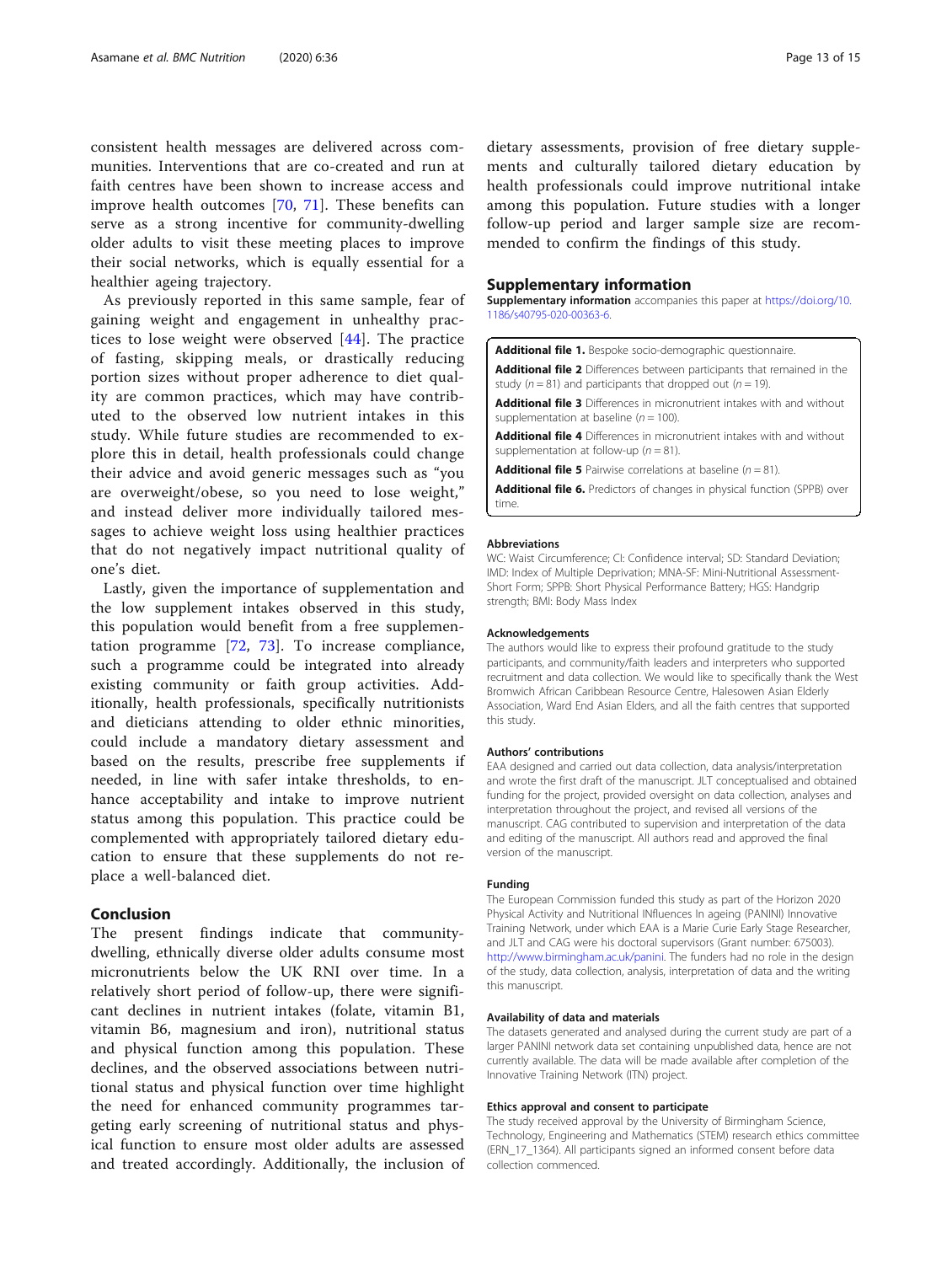## <span id="page-13-0"></span>Consent for publication

Not applicable.

#### Competing interests

The authors declare no competing interest.

### Author details

<sup>1</sup>School of Sports, Exercise and Rehabilitation Sciences, College of Life and Environmental Sciences, University of Birmingham, Birmingham, UK. <sup>2</sup>School Primary, Community and Social Care, Keele University, Keele, UK. <sup>3</sup>MRC-Arthritis Research UK Centre for Musculoskeletal Ageing Research, University of Birmingham, Birmingham, UK.

## Received: 9 October 2019 Accepted: 20 July 2020 Published online: 25 August 2020

### References

- 1. World population Ageing [[https://www.un.org/en/development/desa/](https://www.un.org/en/development/desa/population/publications/pdf/ageing/WPA2015_Report.pdf) [population/publications/pdf/ageing/WPA2015\\_Report.pdf\]](https://www.un.org/en/development/desa/population/publications/pdf/ageing/WPA2015_Report.pdf) [Accessed 10 Aug 2019]..
- 2. Living longer: how our population is changing and why it matters [[https://](https://www.ons.gov.uk/peoplepopulationandcommunity/birthsdeathsandmarriages/ageing/articles/livinglongerhowourpopulationischangingandwhyitmatters/2018-08-13) [www.ons.gov.uk/peoplepopulationandcommunity/](https://www.ons.gov.uk/peoplepopulationandcommunity/birthsdeathsandmarriages/ageing/articles/livinglongerhowourpopulationischangingandwhyitmatters/2018-08-13) [birthsdeathsandmarriages/ageing/articles/](https://www.ons.gov.uk/peoplepopulationandcommunity/birthsdeathsandmarriages/ageing/articles/livinglongerhowourpopulationischangingandwhyitmatters/2018-08-13) [livinglongerhowourpopulationischangingandwhyitmatters/2018-08-13](https://www.ons.gov.uk/peoplepopulationandcommunity/birthsdeathsandmarriages/ageing/articles/livinglongerhowourpopulationischangingandwhyitmatters/2018-08-13)] [Accessed 17 Sept 2019].
- 3. National population projections: 2016-based-Office for National Statistics [[https://www.ons.gov.uk/peoplepopulationandcommunity/](https://www.ons.gov.uk/peoplepopulationandcommunity/populationandmigration/populationprojections/bulletins/nationalpopulationprojections/2016basedstatisticalbulletin) [populationandmigration/populationprojections/bulletins/](https://www.ons.gov.uk/peoplepopulationandcommunity/populationandmigration/populationprojections/bulletins/nationalpopulationprojections/2016basedstatisticalbulletin) [nationalpopulationprojections/2016basedstatisticalbulletin](https://www.ons.gov.uk/peoplepopulationandcommunity/populationandmigration/populationprojections/bulletins/nationalpopulationprojections/2016basedstatisticalbulletin)] [Accessed 10 Aug 2019].
- 4. Lievesley N. The ageing of the ethnic minority populations of England and Wales: findings from the 2011 census. UK: CPA; 2013.
- 5. Briefing: Health and care of older people in England [\[https://www.ageuk.](https://www.ageuk.org.uk/Documents/EN-GB/For-professionals/Research/The_Health_and_Care_of_Older_People_in_England_2016.pdf?dtrk=true) [org.uk/Documents/EN-GB/For-professionals/Research/The\\_Health\\_and\\_](https://www.ageuk.org.uk/Documents/EN-GB/For-professionals/Research/The_Health_and_Care_of_Older_People_in_England_2016.pdf?dtrk=true) [Care\\_of\\_Older\\_People\\_in\\_England\\_2016.pdf?dtrk=true\]](https://www.ageuk.org.uk/Documents/EN-GB/For-professionals/Research/The_Health_and_Care_of_Older_People_in_England_2016.pdf?dtrk=true) [Accessed 10 Sept 2019].
- 6. Vertovec S. Super-diversity and its implications. Ethn Racial Stud. 2007;30(6): 1024–54.
- 7. Households below average income: An analysis of the income distribution 1994/95 to 2013/14 [[https://assets.publishing.service.gov.uk/government/](https://assets.publishing.service.gov.uk/government/uploads/system/uploads/attachment_data/file/437246/households-below-average-income-1994-95-to-2013-14.pdf) [uploads/system/uploads/attachment\\_data/file/437246/households-below](https://assets.publishing.service.gov.uk/government/uploads/system/uploads/attachment_data/file/437246/households-below-average-income-1994-95-to-2013-14.pdf)[average-income-1994-95-to-2013-14.pdf](https://assets.publishing.service.gov.uk/government/uploads/system/uploads/attachment_data/file/437246/households-below-average-income-1994-95-to-2013-14.pdf)] [Accessed 16 Sept 2019].
- 8. Evandrou M, Falkingham J, Feng Z, Vlachantoni A. Ethnic inequalities in limiting health and self-reported health in later life revisited. J Epidemiol Community Health. 2016;70(7):653–62.
- 9. Nazroo JY. The health of Britain's ethnic minorities: findings from a national survey. London: PSI: 1997.
- 10. Health Survey for England 2004. The health of minority ethnic groups [[https://lemosandcrane.co.uk/resources/National%20Statistics%20-%2](https://lemosandcrane.co.uk/resources/National%20Statistics%20-%20Health%20Survey%20for%20England%202004.pdf) [0Health%20Survey%20for%20England%202004.pdf\]](https://lemosandcrane.co.uk/resources/National%20Statistics%20-%20Health%20Survey%20for%20England%202004.pdf) [Accessed 23 Nov 2019].
- 11. Castaneda-Gameros D, Redwood S, Thompson JL. Nutrient intake and factors influencing eating behaviors in older migrant women living in the United Kingdom. Ecol Food Nutr. 2018;57(1):50–68.
- 12. Gatineau M, Mathrani S. Ethnicity and obesity in the UK. Perspect Public Health. 2011;131(4):159.
- 13. Gilbert PA, Khokhar S. Changing dietary habits of ethnic groups in Europe and implications for health. Nutr Rev. 2008;66(4):203–15.
- 14. Emadian A, England CY, Thompson JL. Dietary intake and factors influencing eating behaviours in overweight and obese south Asian men living in the UK: mixed method study. BMJ Open. 2017;7(7):e016919.
- 15. Garduno-Diaz S, Khokhar S. Eating habits and nutrient intake of migrant south Asians in the UK. Public Health. 2014;128(11):1043–6.
- 16. Gómez JF, Curcio C-L, Alvarado B, Zunzunegui MV, Guralnik J. Validity and reliability of the short physical performance battery (SPPB): a pilot study on mobility in the Colombian Andes. Colombia Medica. 2013;44(3):165–71.
- 17. Guralnik JM, Simonsick EM, Ferrucci L, Glynn RJ, Berkman LF, Blazer DG, Scherr PA, Wallace RB. A short physical performance battery assessing lower extremity function: association with self-reported disability and prediction of mortality and nursing home admission. J Gerontol. 1994;49(2):M85–94.
- 18. Landi F, Calvani R, Tosato M, Martone AM, Bernabei R, Onder G, Marzetti E. Impact of physical function impairment and multimorbidity on mortality

among community-living older persons with sarcopaenia: results from the ilSIRENTE prospective cohort study. BMJ Open. 2016;6(7):e008281.

- 19. Louie GH, Ward MM. Socioeconomic and ethnic differences in disease burden and disparities in physical function in older adults. Am J Public Health. 2011;101(7):1322–9.
- 20. Williams ED, Tillin T, Whincup P, Forouhi NG, Chaturvedi N. Ethnic differences in disability prevalence and their determinants studied over a 20-year period: a cohort study. PLoS One. 2012;7(9):e45602.
- 21. Kimura Y, Wada T, Ishine M, Ishimoto Y, Kasahara Y, Konno A, Nakatsuka M, Sakamoto R, Okumiya K, Fujisawa M. Food diversity is closely associated with activities of daily living, depression, and quality of life in communitydwelling elderly people. J Am Geriatr Soc. 2009;57(5):922–4.
- 22. Kuczmarski MF, Weddle DO, Jones EM. Maintaining functionality in later years: a review of nutrition and physical activity interventions in postmenopausal women. J Nutr Elder. 2010;29(3):259–92.
- 23. Population and census [[https://www.birmingham.gov.uk/info/20057/about\\_](https://www.birmingham.gov.uk/info/20057/about_birmingham/1294/population_and_census/2) [birmingham/1294/population\\_and\\_census/2](https://www.birmingham.gov.uk/info/20057/about_birmingham/1294/population_and_census/2)] [Accessed 17 Sept 2019].
- 24. 2016 Population Based Projections [\[https://www.birmingham.gov.uk/](https://www.birmingham.gov.uk/downloads/file/4609/2016_population_basedprojections) [downloads/file/4609/2016\\_population\\_basedprojections\]](https://www.birmingham.gov.uk/downloads/file/4609/2016_population_basedprojections) [Accessed 10 Aug 2019].
- 25. Teddlie C, Yu F. Mixed methods sampling: a typology with examples. J Mixed Methods Res. 2007;1(1):77–100.
- 26. English indices of deprivation [[https://www.gov.uk/government/statistics/](https://www.gov.uk/government/statistics/english-indices-of-deprivation-2015) [english-indices-of-deprivation-2015\]](https://www.gov.uk/government/statistics/english-indices-of-deprivation-2015) [Accessed 10 Aug 2019].
- 27. Adamson A, Collerton J, Davies K, Foster E, Jagger C, Stamp E, Mathers J, Kirkwood T. Nutrition in advanced age: dietary assessment in the Newcastle 85+ study. Eur J Clin Nutr. 2009;63(S1):S6.
- 28. Cheyette C, Balolia Y. Carbs & Cals: a visual guide to carbohydrate counting & calorie counting for people with diabetes: Chello; 2010.
- 29. Department of Health. Dietary reference values for food energy and nutrients for the United Kingdom in: Report on Health and Social Subjects 41 Report of the Panel on Dietary Reference Values of the Committee on Medical Aspects of Food Policy edn. London: HMSO; 1991.
- 30. Vellas B, Guigoz Y, Garry PJ, Nourhashemi F, Bennahum D, Lauque S, Albarede J-L. The mini nutritional assessment (MNA) and its use in grading the nutritional state of elderly patients. Nutrition. 1999;15(2): 116–22.
- 31. Cuervo M, García A, Ansorena D, Sanchez-Villegas A, Martínez-González M, Astiasarán I, Martínez JA. Nutritional assessment interpretation on 22 007 Spanish community-dwelling elders through the mini nutritional assessment test. Public Health Nutr. 2009;12(1):82–90.
- 32. Rubenstein LZ, Harker JO, Salvà A, Guigoz Y, Vellas B. Screening for undernutrition in geriatric practice: developing the short-form mininutritional assessment (MNA-SF). J Gerontol Ser A Biol Med Sci. 2001;56(6): M366–72.
- 33. Whittaker AC, Asamane EA, Aunger JA, Bondarev D, Cabbia A, Doody PD, Gensous N, Iadarola B, Ramsey KA, Rodrigues B. Physical activity and nutrition influences in ageing: current findings from the Panini project. Adv Geriatr Med Res. 2019;1(1)..
- 34. Guralnik JM, Ferrucci L, Pieper CF, Leveille SG, Markides KS, Ostir GV, Studenski S, Berkman LF, Wallace RB. Lower extremity function and subsequent disability: consistency across studies, predictive models, and value of gait speed alone compared with the short physical performance battery. J Gerontol Ser A Biol Med Sci. 2000;55(4):M221–31.
- 35. National Health and Nutrition Examination Survey Questionnaire (Muscle strength, Procedures Manual) [\[https://www.cdc.gov/nchs/data/nhanes/](https://www.cdc.gov/nchs/data/nhanes/nhanes_11_12/muscle_strength_proc_manual.pdf) [nhanes\\_11\\_12/muscle\\_strength\\_proc\\_manual.pdf\]](https://www.cdc.gov/nchs/data/nhanes/nhanes_11_12/muscle_strength_proc_manual.pdf) [Accessed 10 Oct 2019].
- 36. Reijnierse EM, de Jong N, Trappenburg MC, Blauw GJ, Butler-Browne G, Gapeyeva H, Hogrel JY, McPhee JS, Narici MV, Sipilä S. Assessment of maximal handgrip strength: how many attempts are needed? J Cachexia Sarcopenia Muscle. 2017;8(3):466–74.
- 37. El-Sais WM, Mohammad WS. Influence of different testing postures on hand grip strength. Eur Sci J. 2014;10(36).
- 38. Willett WC, Howe GR, Kushi LH. Adjustment for total energy intake in epidemiologic studies. Am J Clin Nutr. 1997;65(4):1220S–8S.
- 39. Roberts HC, Denison HJ, Martin HJ, Patel HP, Syddall H, Cooper C, Sayer AA. A review of the measurement of grip strength in clinical and epidemiological studies: towards a standardised approach. Age Ageing. 2011;40(4):423–9.
- 40. Bauer J, Biolo G, Cederholm T, Cesari M, Cruz-Jentoft AJ, Morley JE, Phillips S, Sieber C, Stehle P, Teta D. Evidence-based recommendations for optimal